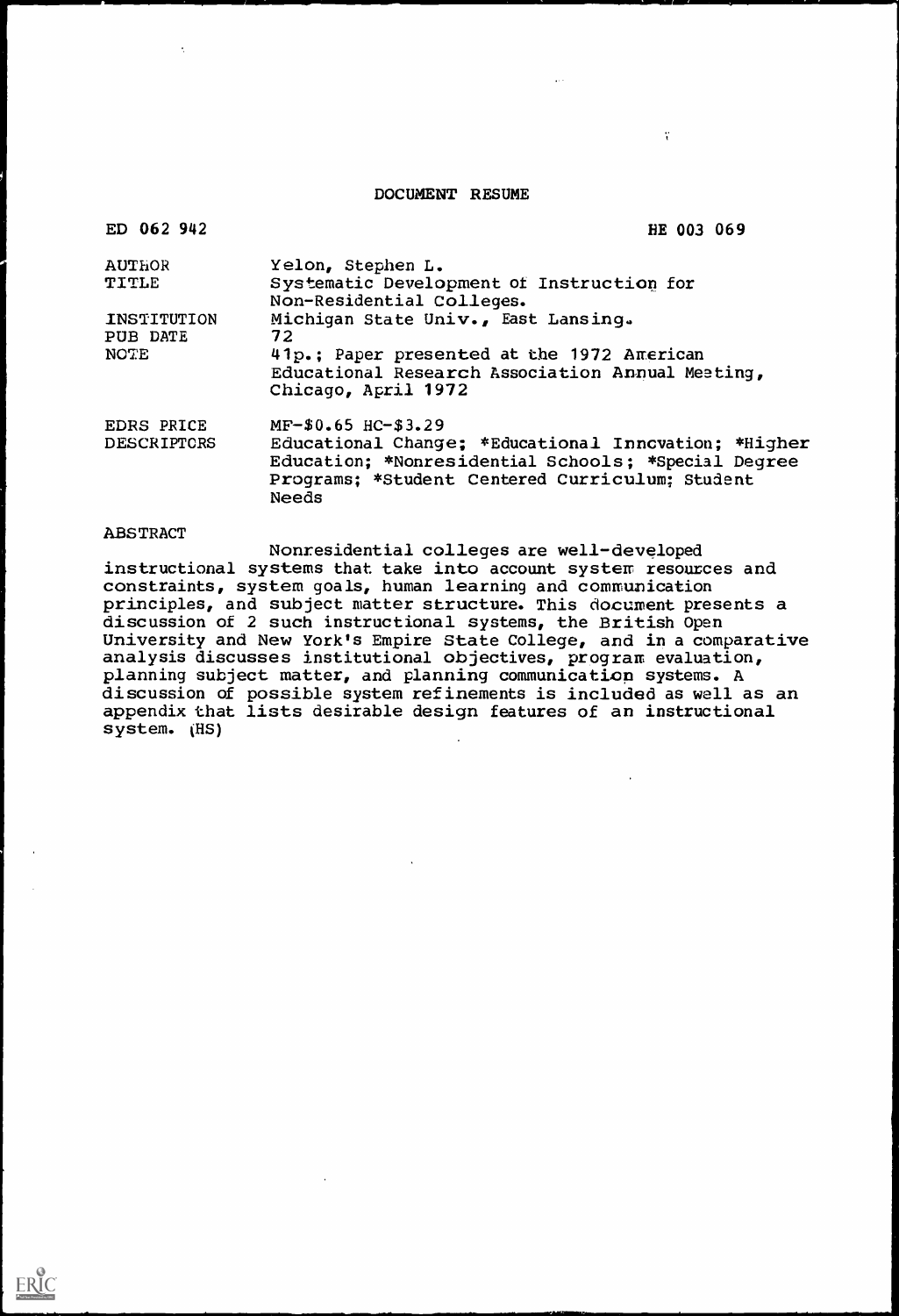# FILMED FROM BEST AVAILABLE COPY

 $\tilde{\xi}_i$ 

### Systematic Development of the Colleges of the System of the Board Colleges of the System of the Board of the S for Non-Residential Colleges

by

Stephen L. Yelon

Michigan State University c1972

 $\lambda$ 

U.S. DEPARTMENT OF HEALTH,<br>
EDUCATION & WELFARE<br>
DEFICE OF EDUCATION<br>
DUCED EXACTLY AS BEEN REPRO.<br>
THE PERSON OR ORGANIZATION FROM<br>
INATING IT OR ORGANIZATION FROM **THAING IT. POINTS OF VIEW OR OPIN-**<br>IONS STATED DO NOT NEW OR OPIN-<br>REPRESENT OFTO NOT NECESSARILLY NET NESENT OFFICIAL OFFICE OF EDU-<br>CATION POSITION OR POLICY.

> $\mathcal{L}$  $\frac{1}{\sqrt{2}}$

 $\sqrt[3]{\frac{1}{2}}$ 

 $\frac{1}{\sqrt{2\pi}}\sqrt{2}\sqrt{2\pi}\approx 0.$ 

procedure or the np Instructional sychology to Non-Resident (al Digieri Buddation presented at a Symposium ou: of the Application or Neakurement Theory and

American Educational Research Association

1972 Annual Mecting

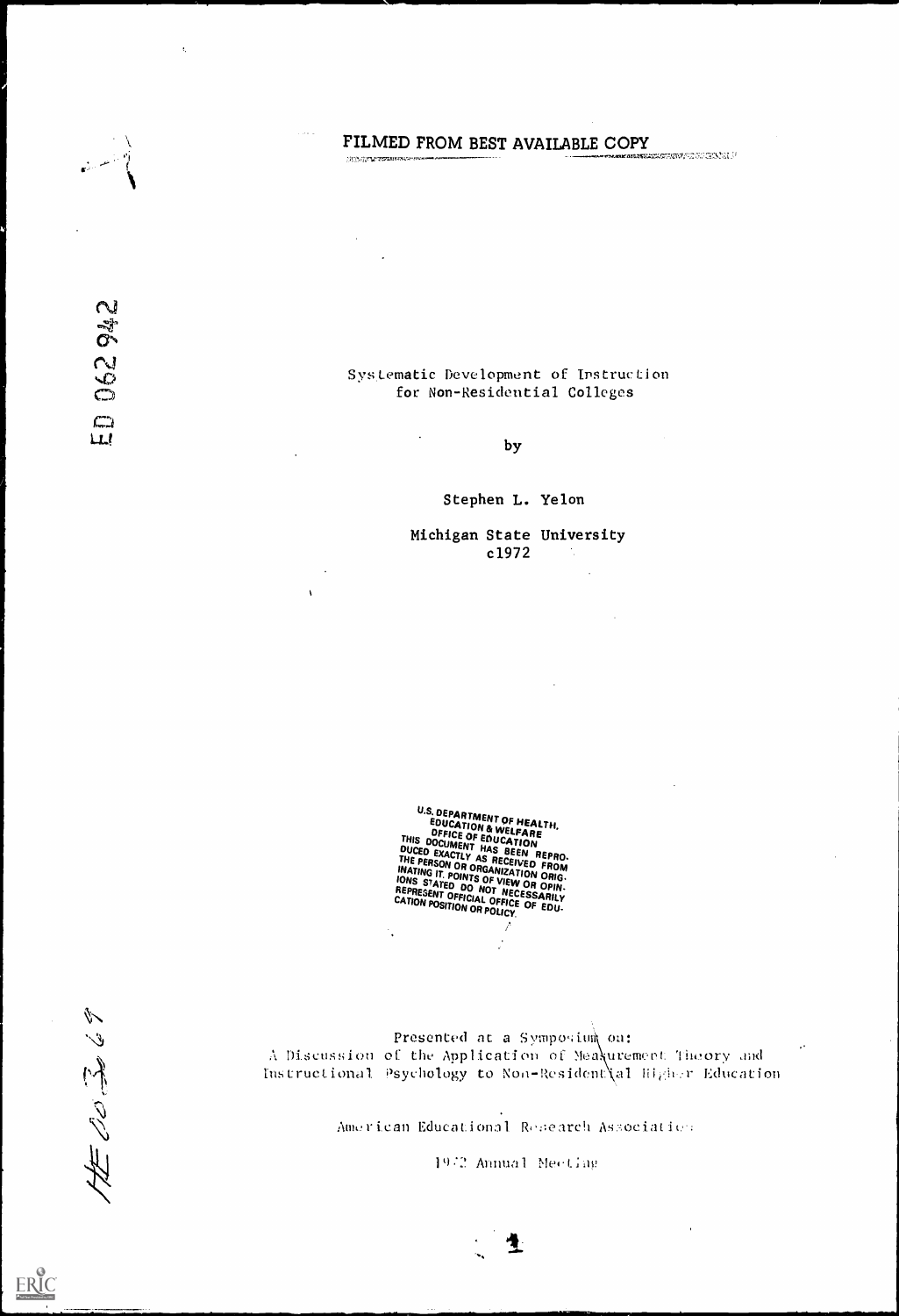Those responsible for instructional design in higher education have been negligent in revising and remodeling their instructional systems. In general, institutions of higher education are negative examples of the application of principles of systematic instructional development and principles of learning and instruction. But some new institutions of higher education are beginning to emerge in Europe and the United States. Because they share the distinct feature of providing for study away from their central facilities, they have been dubbed nonresidential colleges.

ŧ.

 $\mathbf{I}_{\mu}$ 

Knowing which desirable features should be built into an instructional system is a necessity for its systematic development. After a detailed analysis of two examples of nonresidential colleges, I have concluded that they !lave certain features in common. I do not mean to imply that all nonresidential colleges have these characteristics; that remains to be seen through fur-

If the only unique characteristic of nonresidential colleges were the opportunity to study away from the degree-granting institution, results might not be much different than typical residential colleges. What are nonresidential colleges? Are they simply an extension of a third year abroad? Are they correspondence schools? Are they field training centers? Are they something else altogether? It is my view that nonresidential colleges are welldeveloped instructional systems which take into account system resources and constraints, system goals, human learaing and communication principles, and subject matter structure. The design of nonresidential colleges may vary, but they illustrate features of a well-developed system of instruction.

ther analyses. Nor do I suggest direct imitation of either example. I am suggesting that the set of common characteristics may be used to aid an instructional designer in evaluating an existing system or designing a new one. The two examples analyzed represent different types of nonresidential colleges. One, the British Open University, is concerned primarily with academic subjects taught by correspondence; the other, Empire State College, is

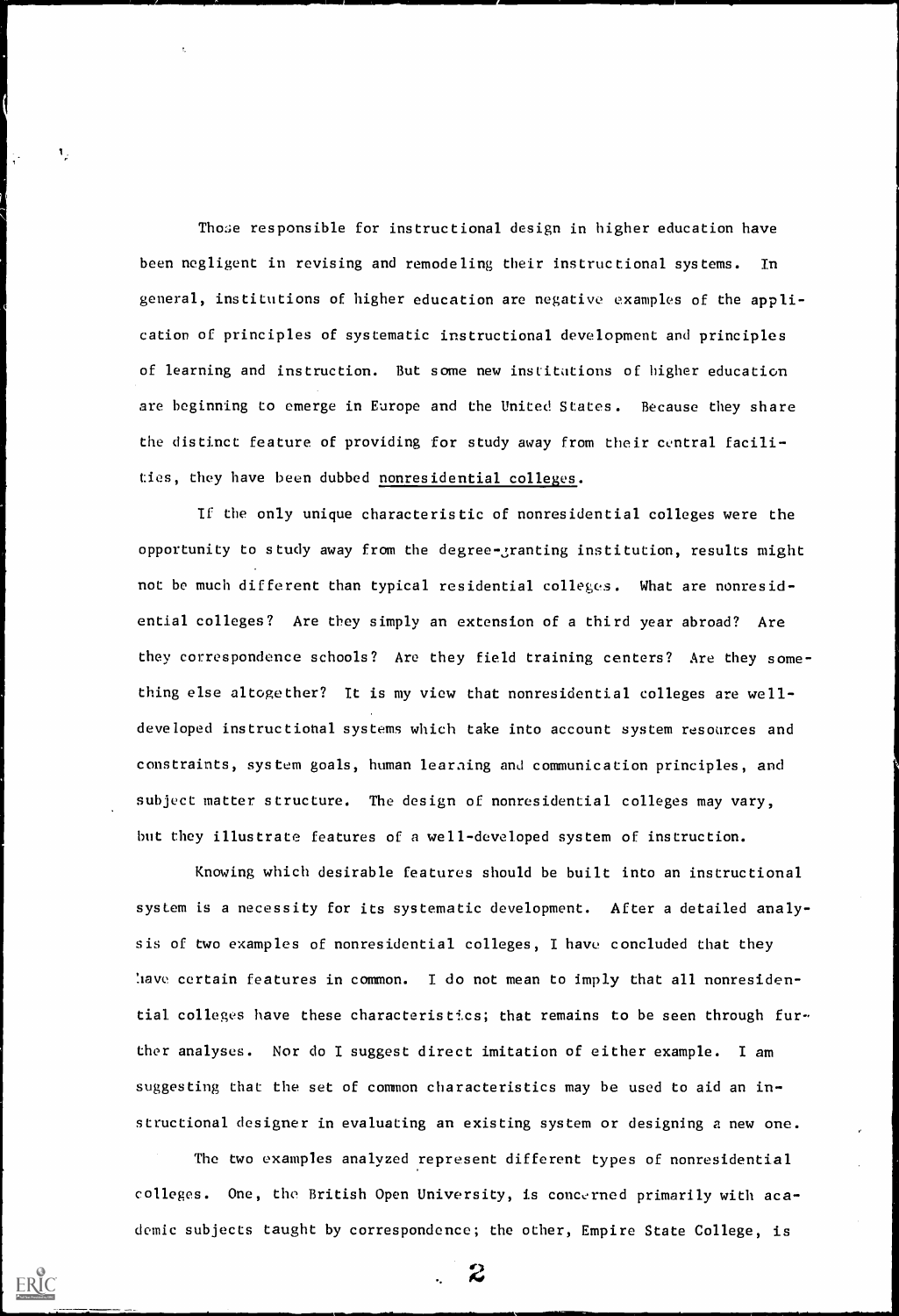-2-

concerned with meeting individual needs by creating tailor-made course programs which relate theory and practice.\* Both institutions possess the defining attributes of nonresidential colleges as well as some distinct features. The information about the two nonresidential colleges was synthesized from university documents and other publications.

A Description of Two Nonresidential Colleges

The student at the British Open University learns primarily through the use of correspondence units which are sent to him once a week before associated television and radio broadcasts. In addition to written material, the units may include tapes, slides, or home experiment sets.

There are certain important factors taken into account in the planning of these units. Preparatory courses and materials outside the Open University are suggested to potential students. In each unit the student's background is considered, his knowledge, and his learning style. Most units begin with the barest essentials, as if each student had to start from scratch. Some courses have three channels: the correspondence units are the main channel; there is a lower channel for special assistance; and an upper channel for exploring the subject in depth. Almost every unit is tested and revised before being sent. Revisions are derived from criticism from the team that prepares the units, by professors from other universities, and by student guinea pigs.

Each correspondence unit begins with objectives or key questions, conceptual or structual diagrams, concept lists and outlines, or summaries to

give the sbident an indication of the unit's content. Instructions are given

throughout as to the techniques to be learned, and the philosophy underlying

the lesson. For example, a student of mathematics is told that he will be

 $\ddot{\bullet}$ 



 $\mathbf{I}$ 

<sup>\*</sup>Other nonresidential colleges can be found at University of London, New England University, Syracuse University, University of South Florida, The University Without Walls Consortium, Florida's World Campus Afloat, S.U.N.Y. at Brockport, University of Oklahoma, Friends World, and New College.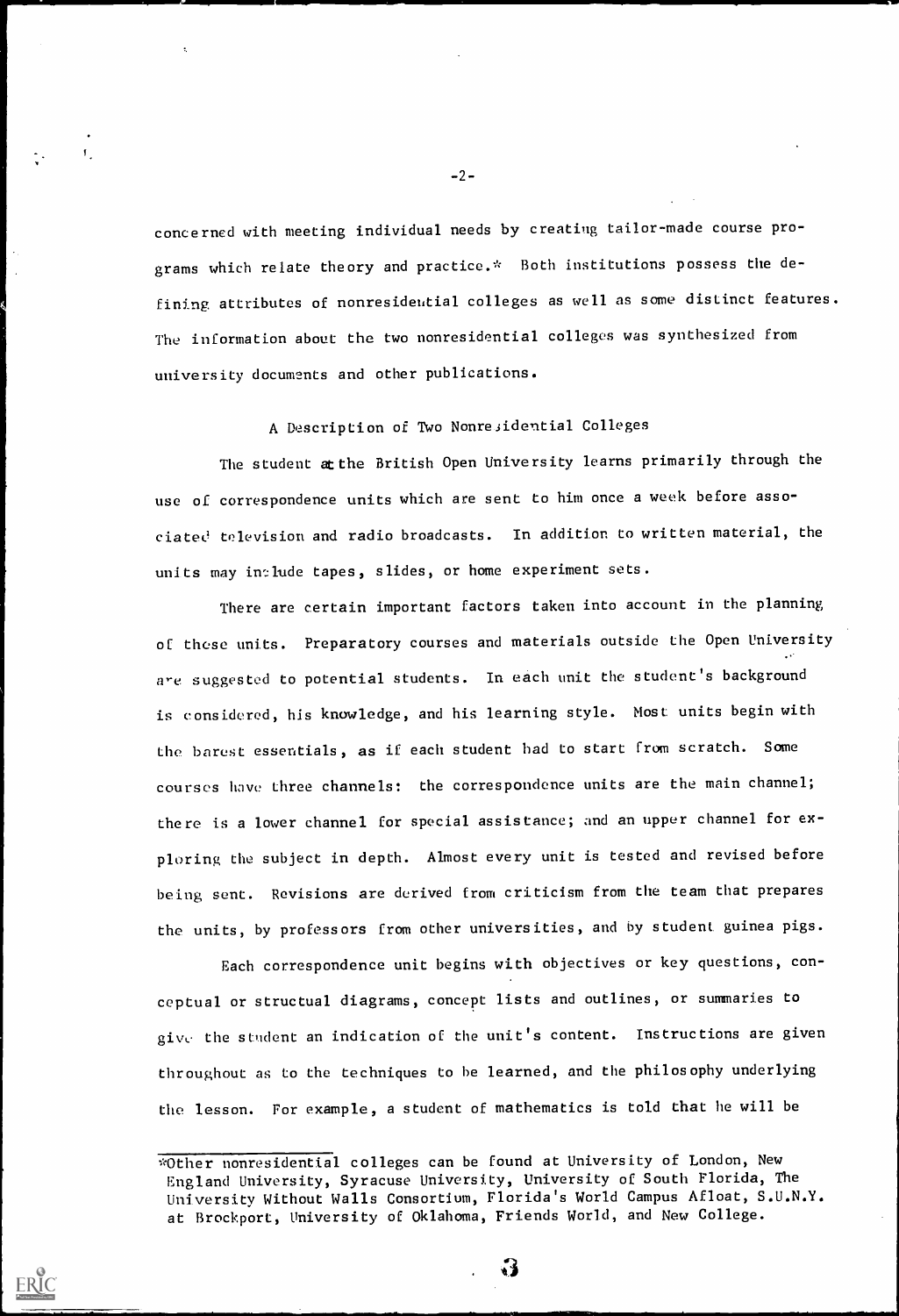-3-

 $\mathbf{I}_{\infty}$ 

able to give examples of mappings and functions with a clear statement of the domain, codomain and rule, or a student of science might be given a list of concepts to be taught such as equilibrium, bond length, Morse Curve, and bond dissociation energy.

The currespondence courses are sequenced according to an overall view of the subject matter. For example, the basic science course progresses from simple to complex and small to large; from a study of particles, to organisms, to the environment, and to the earth.

The text is written in simple terms so that a student with a small vocabulary can proceed easily. Color highlights and asterisks are used to emphasize important points and sections.

Exercises and activities are included in each unit. There are questions about previous material or new materials; answers follow on the next page. The exercises range from rhetorical questions to practical applications: the student performs an experiment or locates some source of information. For some activities work time is suggested so that the student will not linger unnecessarily at one activity.

For each unit there are supplementary materials, including glossaries and remedial and enrichment materials, and notes about the radio and television program associated with that unit. The unit may also include references to alternative sources of information so that a student may, if he wishes, pursue his studies with other materials.

In some units an experimental kit is included; once the experiment is

completed, the data is returned to be analyzed by the correspondence tutor.

For example, one set of experiments conducted at the British Open University

will be a national survey of pollution, and the results will be sent back to

the students as well as to the government for their analysis.

One radio and television program accompanies each unit; both are broad-

 $\mathcal{L}_{\mathbf{t}}$ 

cast once during the week and once again on the weekend. The TV program makes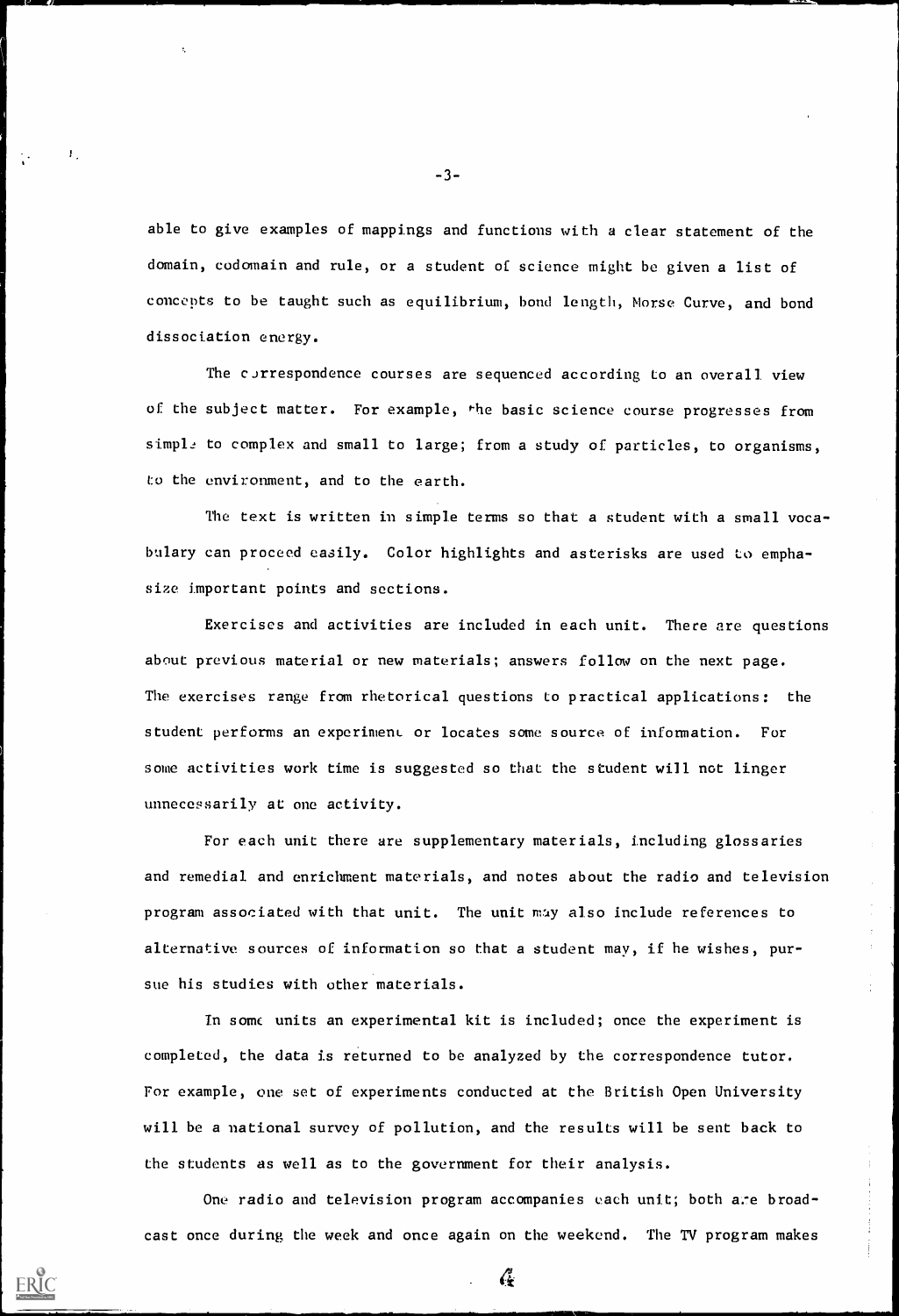المستبا الهجسج وومجوجه والوارا لحيل النيح العليجا

 $\rightarrow$   $\rightarrow$ 

the correspondence more visible, more concrete. It may show the student how what he has learned fits into the total course or how it applies to the world. It may show motion such as the growth of cells; it may show something that a student could never ordinarily see, such as the inside of a reactor or timelapse photography; or it may show laboratory work. The TV programs are integrated with the notes; for example, following a television program about a bubble chamber experiment, the students were sent photos of the bubble chamber tracks and asked to analyze them.

Radio programs may be remedial; they may include additional explanations of ideas that students find to be difficult; difficulties are detected by inspection of student assignments. The radio broadcasts may deal with wider issues such as history and background. For example, one program included the reminiscenses of Hans Krebs on the development of the Krebs Cycle. There may be notes with pictures or equations to look at while listening to the radio program.

Every unit has self-assessment exercises, with answers that the students may consult; at the end of each unit there are also evaluations to be sent to the university's correspondence tutor. At present there are plans for the use of cassette tapes to be given to the students for recording his responses and for recording feedback from the correspondence tutor. At this time some tests are machine-scored, some are sent to the correspondence tutors, who mark them and comment on them and return them. The computer is

programmed to select the names of those students whose computer-scored assign-

ments show a work slump. This information is relayed to the student's coun-

selor and his correspondence tutor for appropriate action. If a student has

a problem, he can go to one of 250 study centers; he may see a current TV

broadcast or view a program that he missed replayed on a video cassette. At



 $\mathbf{I}_{\mathbf{A}}$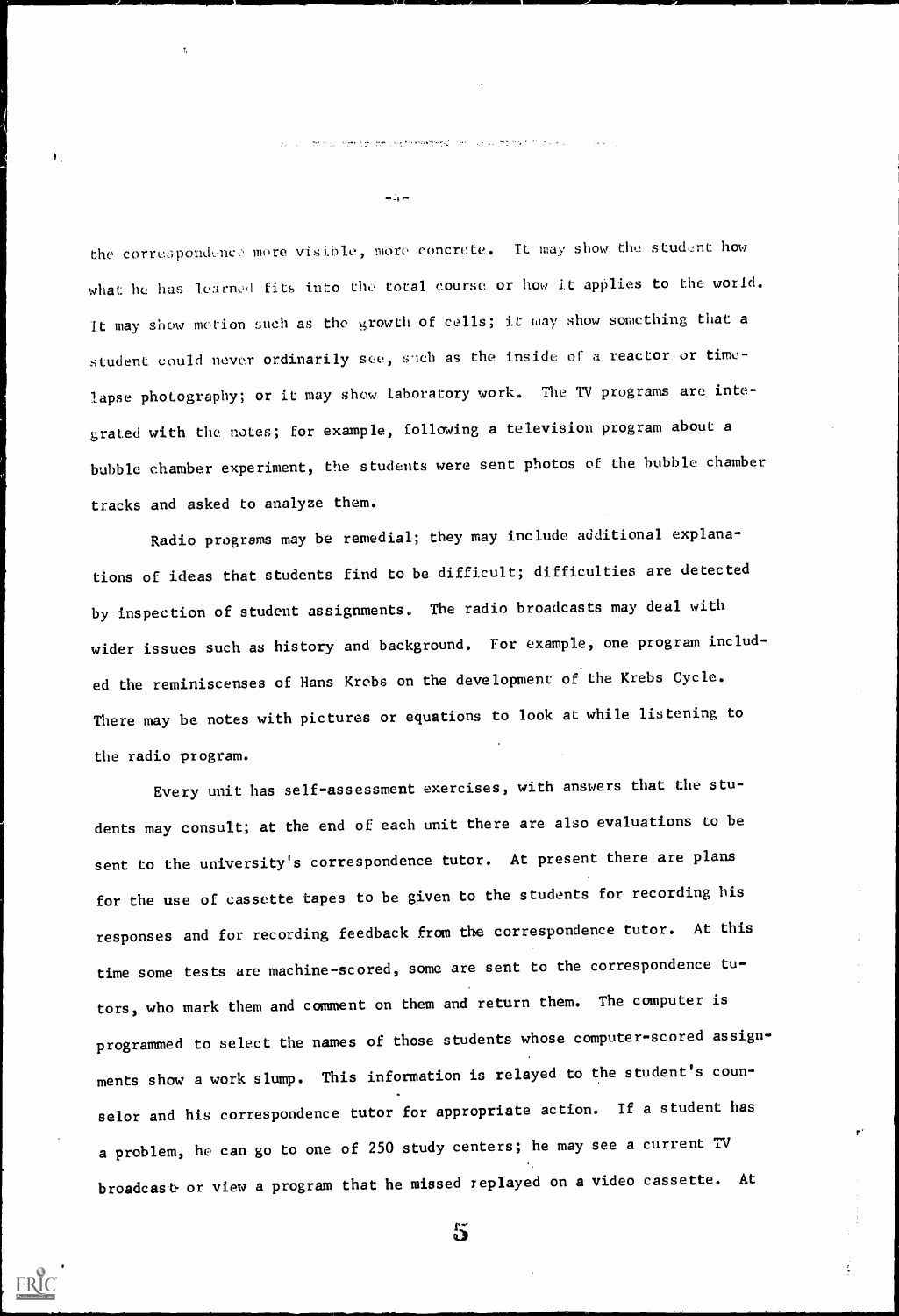-5-

tially he chooses one of six faculties: humanities, social science, mathema-

tics, science, technology, and education. He usually needs six to eight cre-

the center he may use a computer to try out his computer programs. There a student can see his personal counselor or scme other counselor about certain problems he may have with his studies or about course advisement.

At the center he can also take voluntary tutorial classes where he can ask questions and receive answers. It is hoped that eventually students may be taught to help each other at the centers.

Based on the information that the students give from their assignments, an extra supplement may be issued or broadcast by the Open University staff to remedy certain student problems. The supplement may include recent information such as new research, and may correct errors or change faulty instructions.

Based on the students' opinions and their test performance, the units are changed; tutorials and counselling are altered in the same way. Invariably information about student test performance and student opinion gets back to the course writers, and they take it into account-- usually not immediately, but in the long run. Some of the material that is prepared later in the course can, based on the students' opinions of previous units, be altered before it actually gets to the students. As the students' feedback is taken into account and the units are rewritten, two questions are asked: 1) Can we improve the effectiveness of the unit, and 2) Is this course really needed? To enable the Open University staff to answer these questions, money is available to redo the instructional units.

. student must fulfill certain requirements in order to graduate. Ini-

dits to graduate, although he may be exempted from up to three credits; these

he compiles by taking two courses a year.

The student may choose any combination of courses, although some do have

prerequisites, and they must take at least one basic interdisciplinary course.

€



 $\mathcal{L}_{\mathcal{A}}$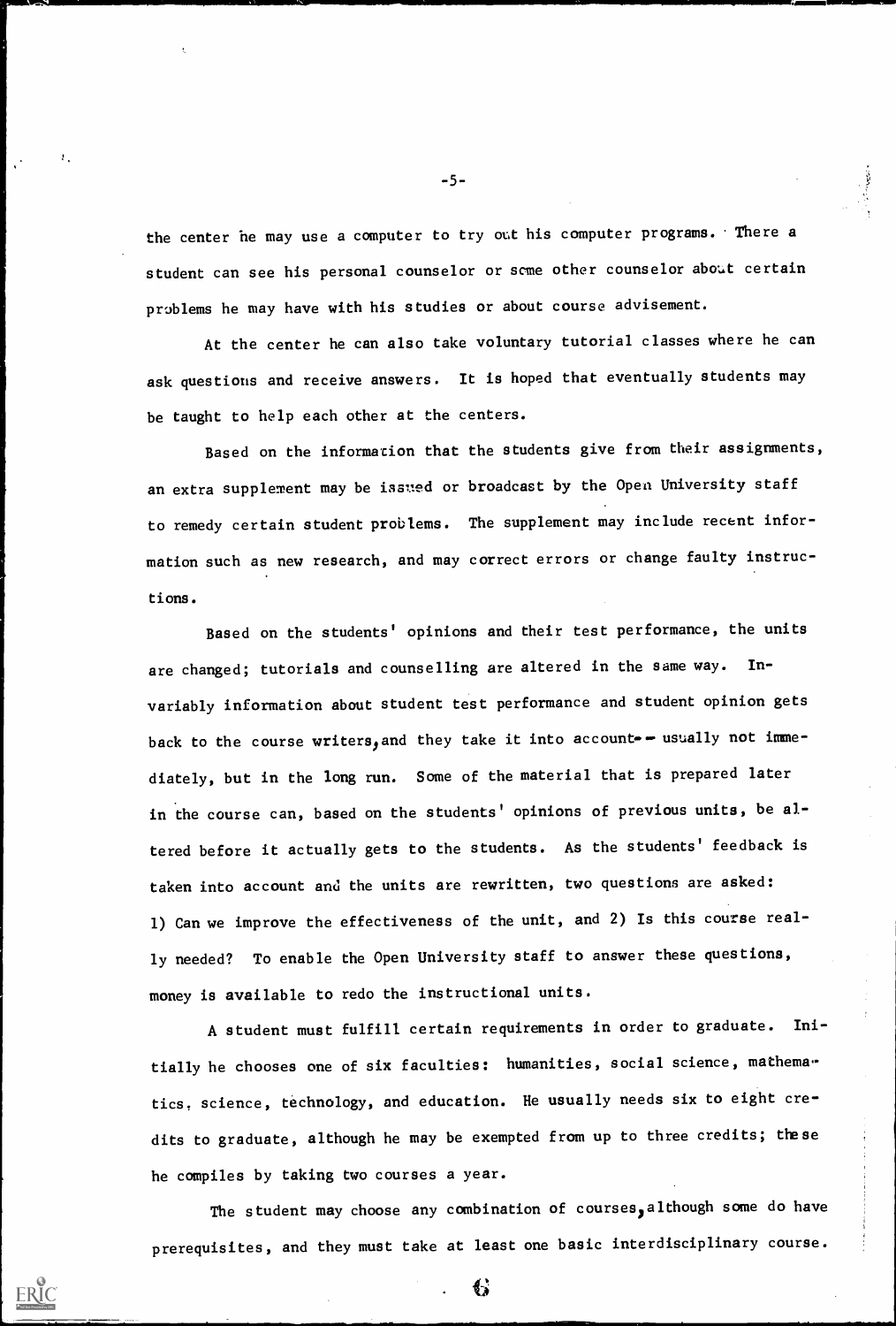-6-

The basic courses provide an introduction to the field and give students the basic concepts and principles. He receives these courses in units, at a rate of up to one unit a week for a total of as many as 34 to 36 units a year. At the year's end the student is required to attend a summer school for one or two weeks; there he has face-to-face intensive laboratory work.

The Empire State College was developed on the hope that, as a result of experiences within that college, a ;tudent will develop competence, increase his awareness, clarify his purposes, understand himself and others, develop integrity, and become autonomous. Each of these goals is specified further in the University's documents. For example, three types of competence are promoted: professional competence, intellectual competence, and interpersonal competence. Each of these, in turn, is specified further. For example, if a person has attained a degree of intellectual competence he can "...convert new information into working knowledge...," "...analyze concrete situations and experiences as well as written materials, oral communication, mathematical symbols, and artistic representations ...," and "...synthesize materials from diverse sources to weigh evidence, to distinguish face and emotion, and to communicate effectively..." $1$ 

## New York's Empire State College

To enter Empire State College, a student is urged to visit and apply once he has decided that this is what he wishes to do. A great many questions regarding his goals and competencies are asked; this information is given to

the mentor and to the people who organize the initial workshop. This infor-

mation is then used to prepare for the student: the mentor can begin to locate

the resources and contact the people and places that may be of help.

To reach these goals, the student at Empire State College proceeds to

learn by agreeing with his mentor on a learning contract. This is an agreement

fr."



τ,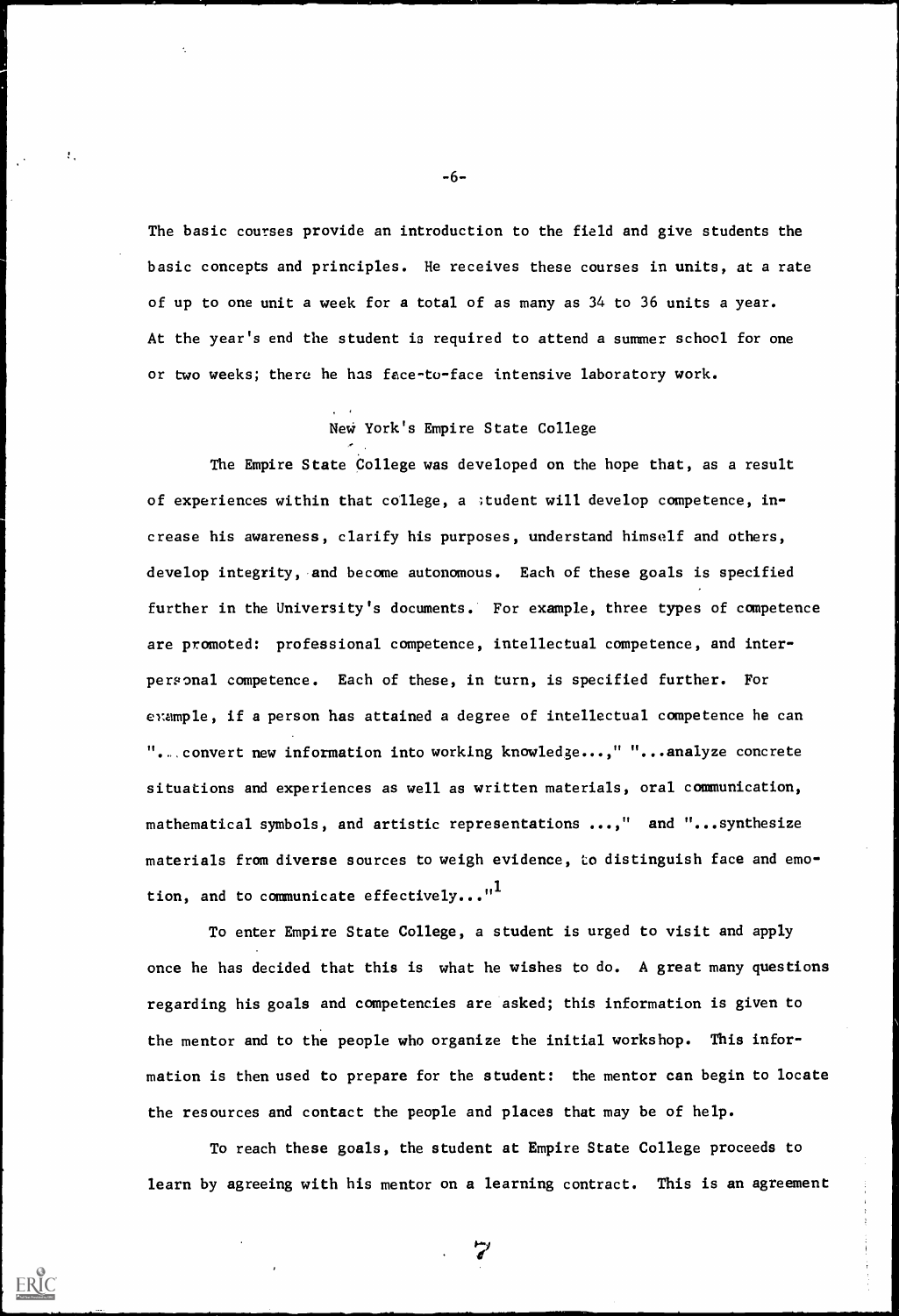between the student and an advisor regarding what he will do, where he will do it, with whom and for how long, how many times he will communicate with his mentor, how it will be evaluated, and what the various responsibilities of the student ard nentor will be.

During and after an initial workshop, which introduces the student to the university and its workings, he meets with his mentor and begins to define his objectives. His first contract is the first step toward meeting his objectives. The student must ask: What are my objectives? What do 1 want to achieve? What books, courses, direct experiences do I need? What kinds of persons can be helpful? What is the best sequence of activities? How much effort should be given to reading, writing, and reflection? How much should be given to field work, volunteer activities, or other kinds of direct experiences? How can I assess my progress? $^{\mathrm{2}}$ 

Early contracts are directed toward several possible future alternatives, and are not heavily centered on one small line of interest. The contracts are short at first so that a student learns how to carry out a contract and find out what he wants; it can be modified for certain reasons. The mentor checks the contract to see if the student is pursuing some new areas, if it really meets his wants and needs, if the resources to meet his needs are available, and if the student's desires lead toward the major goals of the university. The mentor helps the student locate available resources, and they select materials and courses with the help of the coordinating center at Saratoga Springs, New York, which provides the services, materials, records, and admin-

 $-7-$ 

istration of financial affairs af the Empire State College. The Learning

Resources Center at Saratoga Springs may develop instructional materials.

The continued use and development of these materials, of course, depends on

the willingness of the students to use them and to learn from them.

In a well-written contract a reader should be able to see the purpose-

ful relationship between the experiences planned and the results desired.

 $\mathcal{L}$ 



У,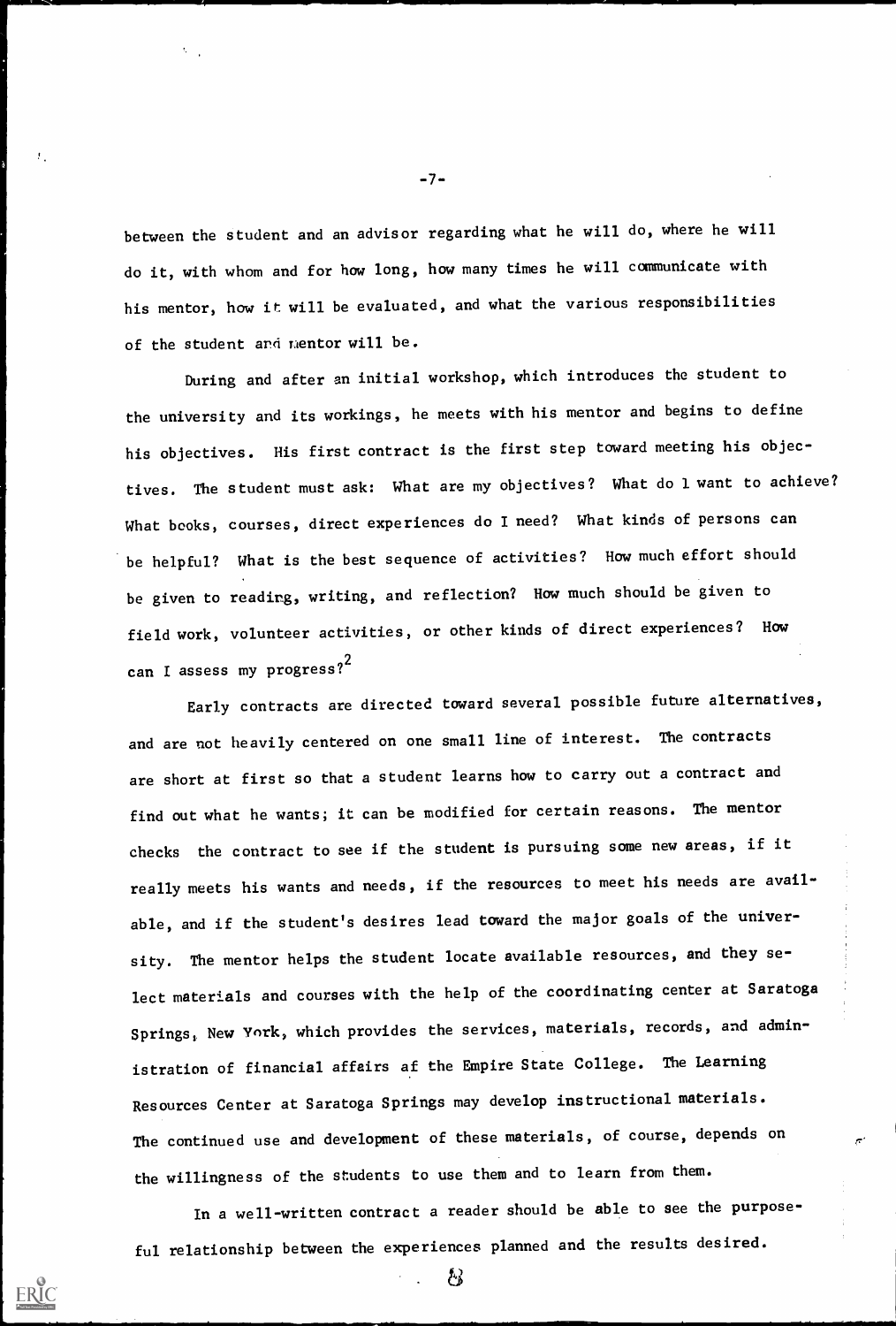-8-

Listed are particular books and alternative choices of activities; for an interview, its purpose and the person's name; for field trips or activities, when, where, with whom, and why,  $\alpha$  schedule of meetings with the mentor for progress checks no less than one every two weeks, no more than one a month; for evaluation methods, criteria, and deadlines.

A program of study includes several contracts organized around some framework such as vocational or professional goals, disciplinary or interdisciplinary viewpoints, or a problem or theme. Thus, within a contract, the student's learning activities may be chosen from a discipline area, a problem area, or an experience area. It may come from a discipline such as anthropology, economics, English, fine arts, geography, history, industrial and labor relations, mathematics, philosophy, physics, political science, psychology, sociology, or technology, from which he chooses materials or courses. It may deal with a problem or issue which is broader than the bounds of one discipline: Creativity in a Technological World, Exploring the Third World, War and Progress, The Pheomenon of Man. A student may decide to pursue some experience: private lessons, organized or independent travel, an apprenticeship,

The contract is based on the student's needs and wants, and on his prior learning which has been documented and evaluated. Some of his work may be transferred from another university or college; he may have a high school diploma or equivalency exam; or documented competence in some field of endeavor. Even if he does not know how to read, write, or speak well, remedial help will be given.

or on-the-joh training for some profession. Groups of students doing on-the-

job training, valunteer work, and perhaps tutorial work, and those students

taking courses, may meet at the community center for cooperative work. In each

type of experience the style of learning may be selected from texts, cassettes,

television, correspondence courses, formal courses, independent study, self-

contained study, residential workshops, kits of experiments, computer-assisted

59



 $V_{\rm{in}}$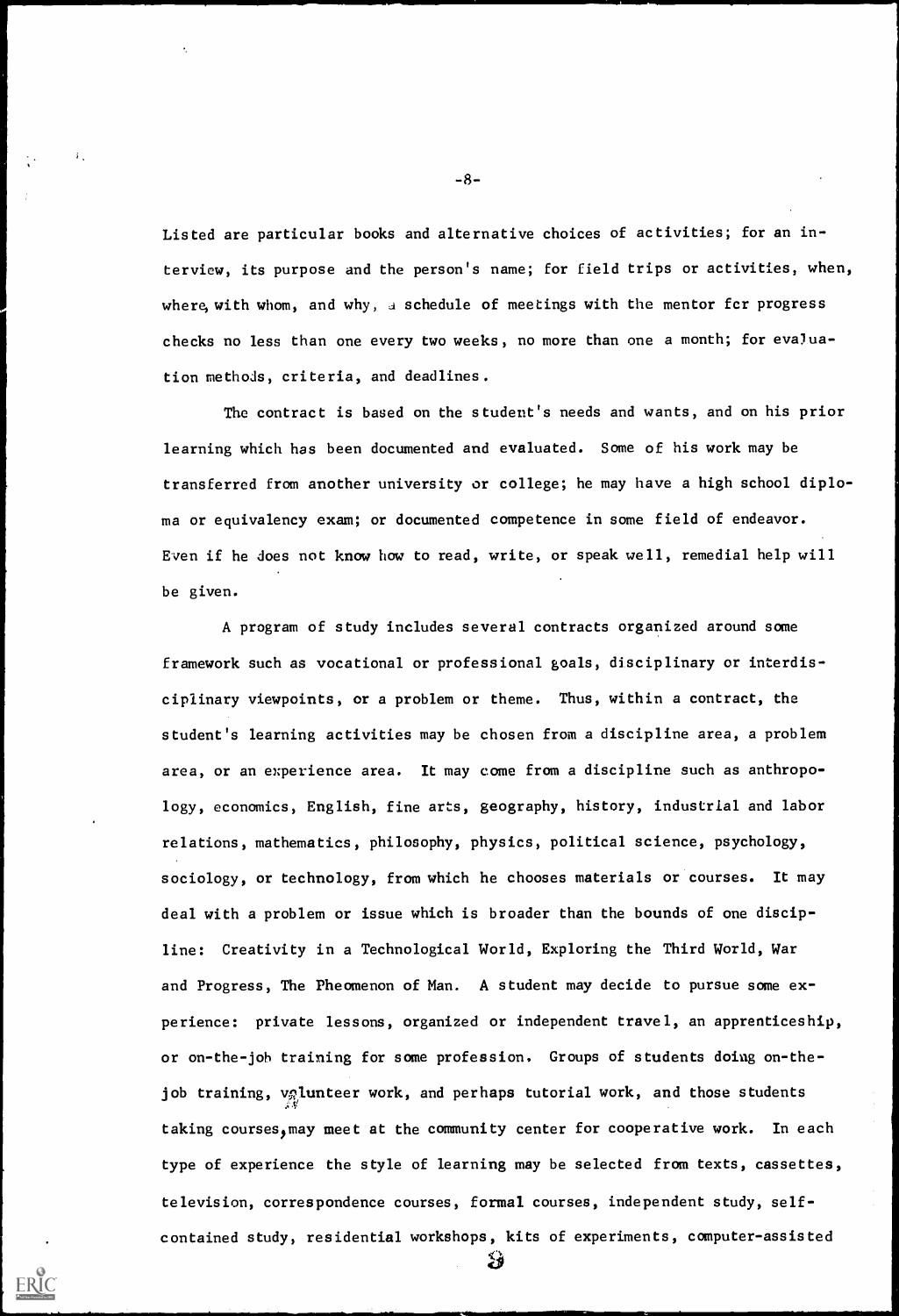-9-

instruction, and workshops based on common interests with other students at community centers.

 $\mathbf{c}$ 

The following is an example of a nine-month program of study. After an orientation workshop and some self-study on some general problems, a student may decide to take up a problem based on the general theme, The Phenomeon of Man, which will culminate in a major paper that discusses four contemporary views of man. To contribute to his paper he chooses to take a course in child development at a local college, and to work as a teaching assistant in a nursery school. The student interns at a social agency and researches such topics as social functioning, city welfare, anti-pollution, and state penal systems; and serves as a lobbyist to the city council on the problem of environmental pollution. He elects to create a slidetape presentation to show to other students with similar interests, and keeps a log showing his progress. The student also pursues a correspondence course in genetics and helps the curator of the local museum create a display on genetics.

His formal course in child development is evaluated by written exams, and his nursery school experience is assessed by the supervising teacher's oral and written reports. The research activities culminate in a research paper. The lobbying is evaluated by the student's self-analysis. The museum display itself serves as a concrete product to be evaluated, and the student takes the standard exams in the correspondence course. The slidetape presentation is judged by the student, mentor, and peers.

To secure program approval an individual submits an application which

is approved by a team including faculty members appointed by the dean at the

particular learning center with which the student happens to be affiliated.

The program is revised until it is strong enough for the student to gain the ap-

proval of the committee. The t ime of program approval depends on the individual





٠.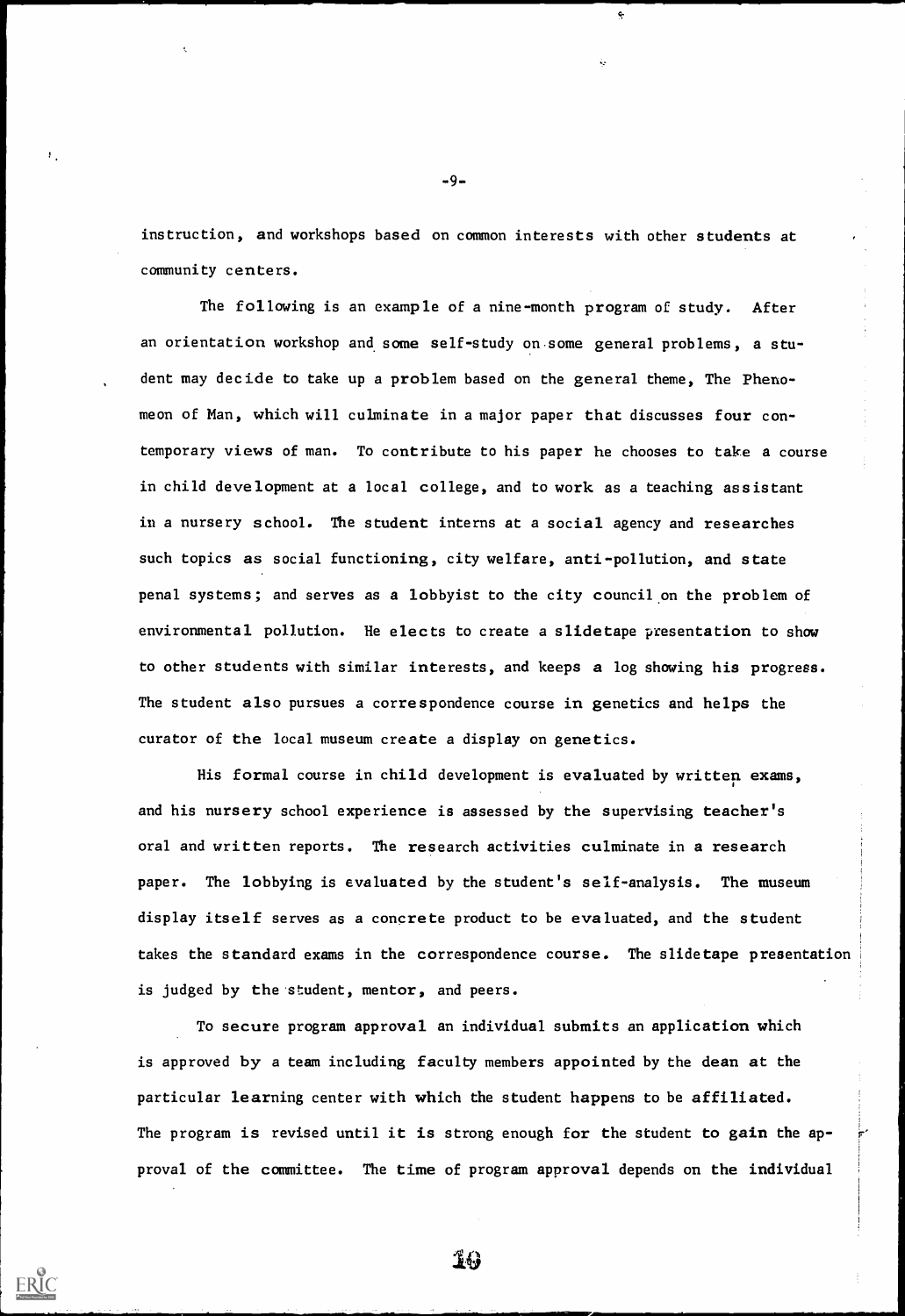-10-

student's performance; some may submit a program at the very beginning, and others may submit a complete program at the half-way mark.

A student secures a degree at the Empire State College by providing evidence that he can perform diverse and complex tasks which show his competence and his awareness, or evidence of progress through a change in behavior since the time he arrived. This may be the ability to do a piece of research, to point out the application of various principles and concepts, to create a piece of fine art. The mentor and student, and perhaps an outside expert, decide at the point of completion of each contract what remains to be done to meet the student's aspirations, and the length of time that it will take. At the time of riting of the last contract, the dean, one faculty member of his choice, a fac-

A contract concludes with an evaluation conference; evaluation of the contract rests with the faculty. A student prepares a summary of his evaluation evidence for his mentor; the mentor reviews it. He may look at the student's log, which is a record of his activities and his opinions of his activities. There may be essays, observations, research papers or supervisor ratings. There may be grades from traditional courses and exam results. All these evaluations are kept in a file which is finally given to the student. There is another file kept as a transcript, including a series of abstracts of the achievements of each contract. If the work to date is considered to be insufficient, more work is designed and implemented. If the evidence confirms that the contract has been fulfilled, a short statement summarizing the nature of the contract is prepared for the transcript.

ulty member of the mentor's choice, the mentor, and the student review the con-

tract. If, through the implementation of the contract, the committee believes

that the student has attained his objectives, it is approved, and the committee

applies to the vice-president of academic affairs, who decides whether or not

to grant the degree. If, for some reason, the committee does not approve the

contract, they clarify what requirements need to be fulfilled.<br>**i**i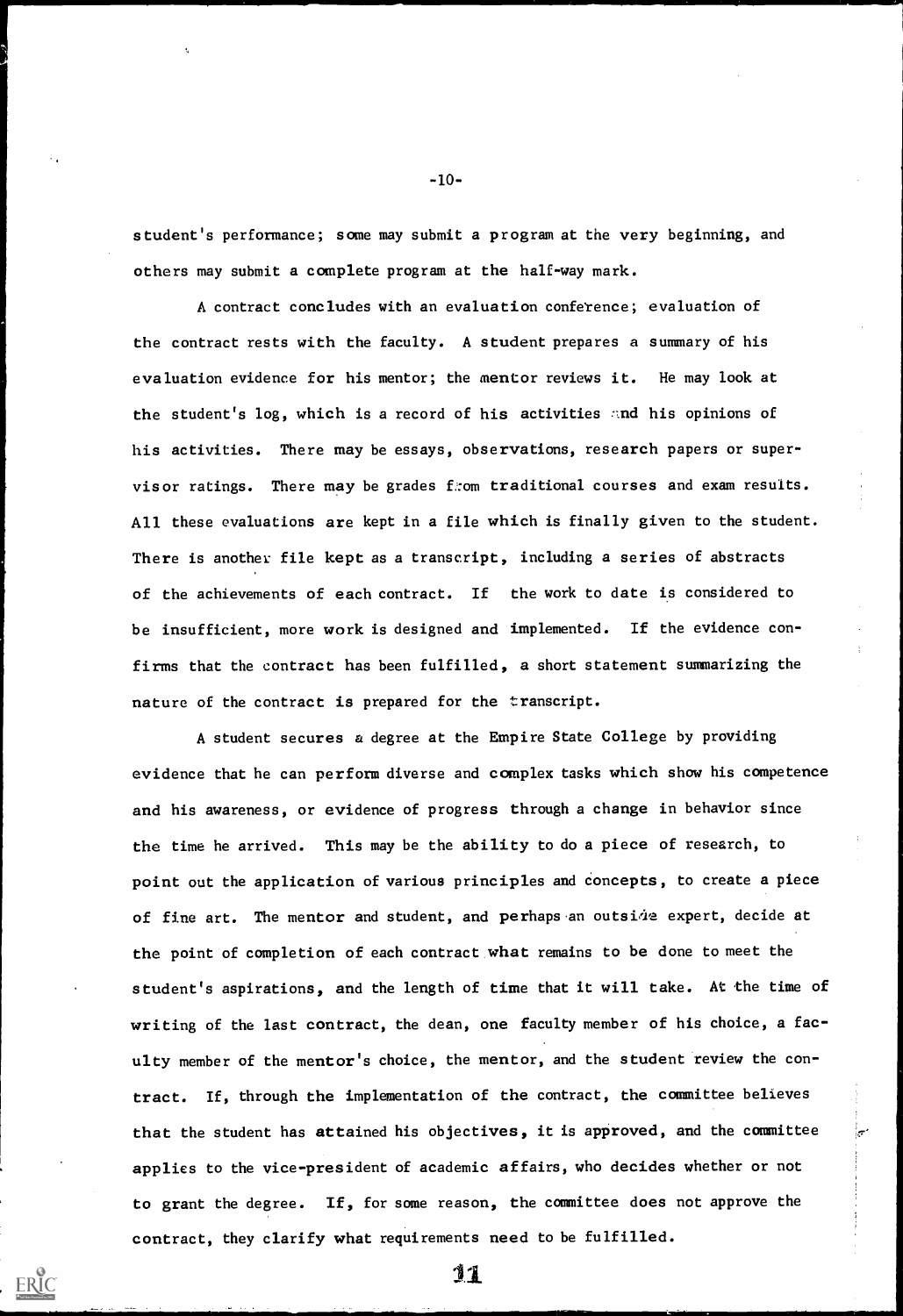#### An Analysis of the Instructional System of Two Nonresidential Colleges

When judging the design of an instructional system there are four questions that must be answered: 1) Is the system actually accomplishing what it set out to do? 2) Is the system achieving the desired results in the least costly fashion possible? 3) Do those people concerned with the workings of the system feel that the system is effective? 4) As the plan is put into effect, will additional planning and revision interfere with the effectiveness, efficiency, or acceptance of the original system? These four measures of performance, for the sake of brevity, could be called: 1) effectiveness, 2) efficiency, 3) acceptance, and 4) ease of implementation.

These four measures can be used to judge an instructional system once it has been in effect. But how does one judge a system that has not been in use long enough to answer the questions? The system's structure can be analyzed; the design of the system can be judged by its adherence to certain features. I am assuming that the presence of these features in a system leads to effectiveness, efficiency, acceptance, and ease of implementation. In the following pages I analyze the design of selected nonresidential colleges according to the presence and quality of plans for objectives, plans for evaluation, plans for subject matter, and plans for communication. $*$ 

#### Plans for Objectives

The presence of objectives in an instructional system may help the

 $-11-$ 

insi:ructor and the students direct their efforts with greater accuracy. From

the objectives an instructor can develop his content, his presentations, exercises,

and tests. A student may be more able to study what he needs to know.

. *10* 



Τ.

<sup>\*</sup>A checklist of these attributes is in the appendix.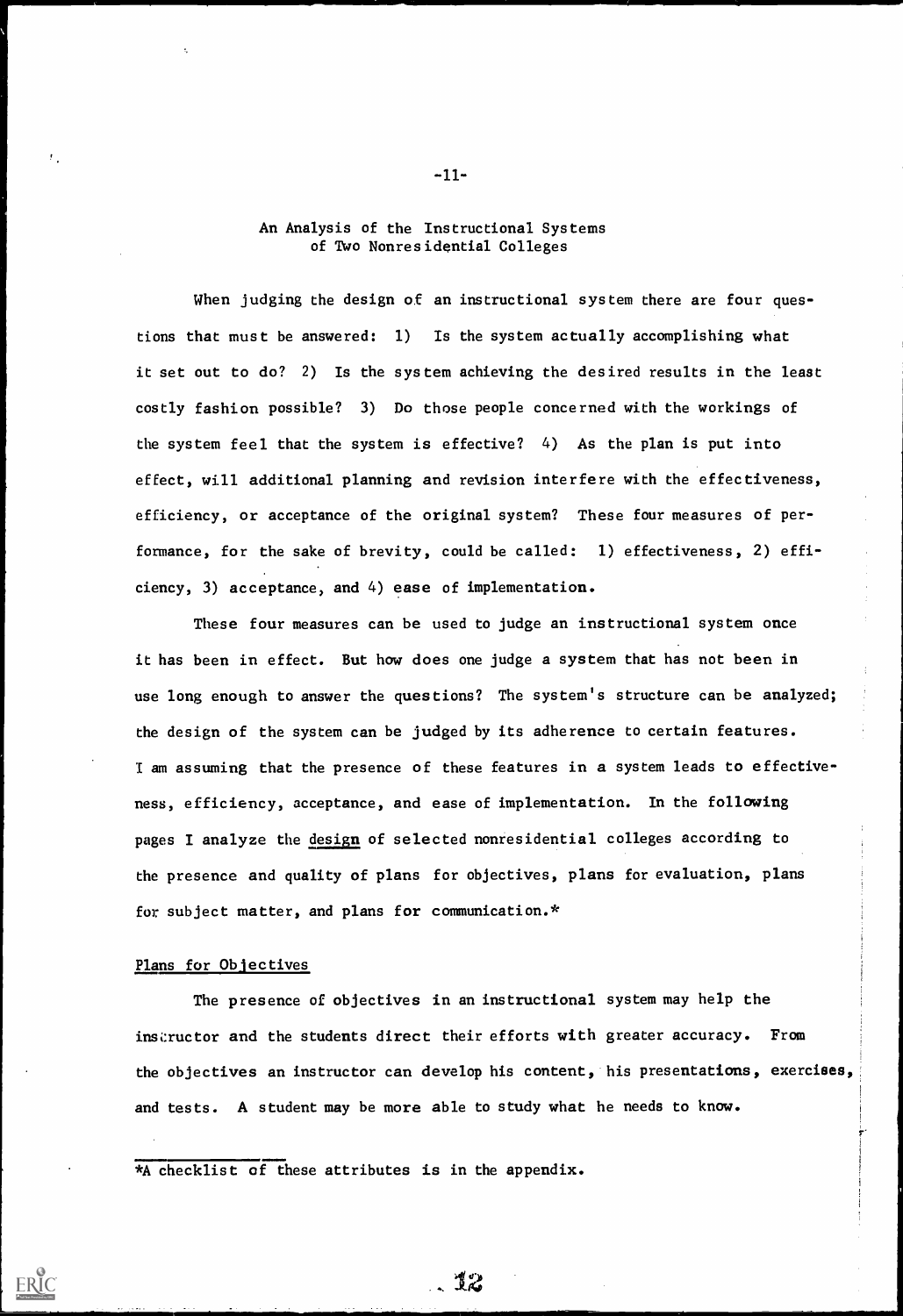-12-

If objectives are to direct both instructors and students accurately, they must be valid and well written. In order to be valid, they must include everything a person needs to know to succeed in the real world, taking into account the needs of the community. Validity implies not only what is real in terms of the system outside higher education, it implies a reality in terms of the perception of the students. The objectives must be seen by the students as relating to their goals and needs.

If objectives are going to direct students and instructors accurately, they also must communicate. This implies that they must have certain detail. They must include descriptions of the situation in which the student is required to perform, the exact nature of student performance, and the criteria by which performance will be judged. All of these components should be the best approximation of reality the instructional system will allow. The behavior of the student must be described so clearly that an independent evaluator would know what to observe. The objectives should be relatively free of jargon so that, with a minimal amount of knowledge of the subject matter, the student can understand what is required of him.

In the following analysis of the nonresidential instructional systems I considered both the total program and its major components according to each feature. The absence of a particular feature may be for either of two reasons: 1) The feature was not explained in the documents available to me, or 2) The feature was not considered in the design.

Just how does each university measure up in its planning for instruction-

al objectives? The goals of both institutions seem valid. The British Open University considers its goal the production of students with different skills, versatility, adaptability, and capacity to learn quickly-- goals which seem

realistic in light of today's changing society. The goals of the Empire State

 $7.3$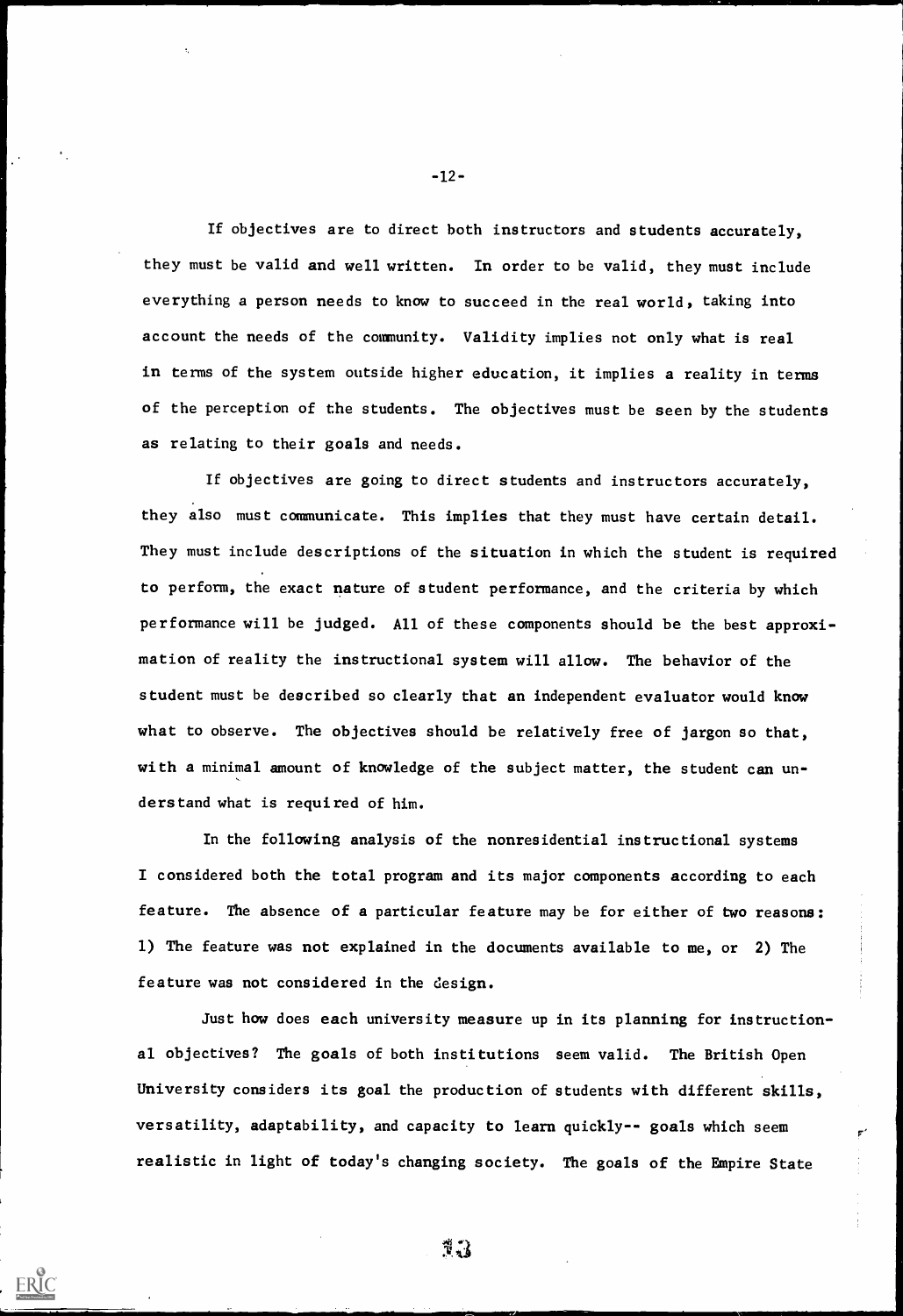College that were mentioned are oriented to real world problems. A student must learn how to learn in a society in which no one sets out a particular curriculum for cach person.

The unit objectives in the Open University program may not be immediately related to the real world, but the foundation courses integrate subject matter with each student's common knowledge to show him where the content fits into reality. This integration occurs in the radio and television broadcasts, where background is provided and practical application is demonstrated. In the Empire State College the contract and program objectives fall within the limits of the ultimate goals which are, in turn, related to reality.

The goals and objectives of each institution appear to be related to the society's needs, but some have questioned the need for an Open University. It has been asked whether Britain's economy can absorb many new people with advanced degrees; the University's rationale is that Britain needs educated people on all social levels. As far as the Empire State College is concerned, the United States will always need adaptable people who can teachlthemselves readily and who can view problems with new perspectives.

Are the objectives comprehensive? For the Open University it is impossible to say: there is not enough information in the documents available to me to make a decision. In the Empire State College the completeness of the set of requirements is determined by the mentor, the student, and the committee, and is based on their awareness of what knowledge and skill are necessary for the student to achieve his goals.

 $-13-$ 

The objectives may not be meaningful to the students in both settings.

At the Open University it is doubtful if students can always relate the ob-

jectives to their goals, experiences, values, and interests. The objectives

are set for all students; invariably, some objectives will not be meaningful

to some students. This is the reason for the foundation course, in which

 $. 14$ 



 $\mathbf{f}$  .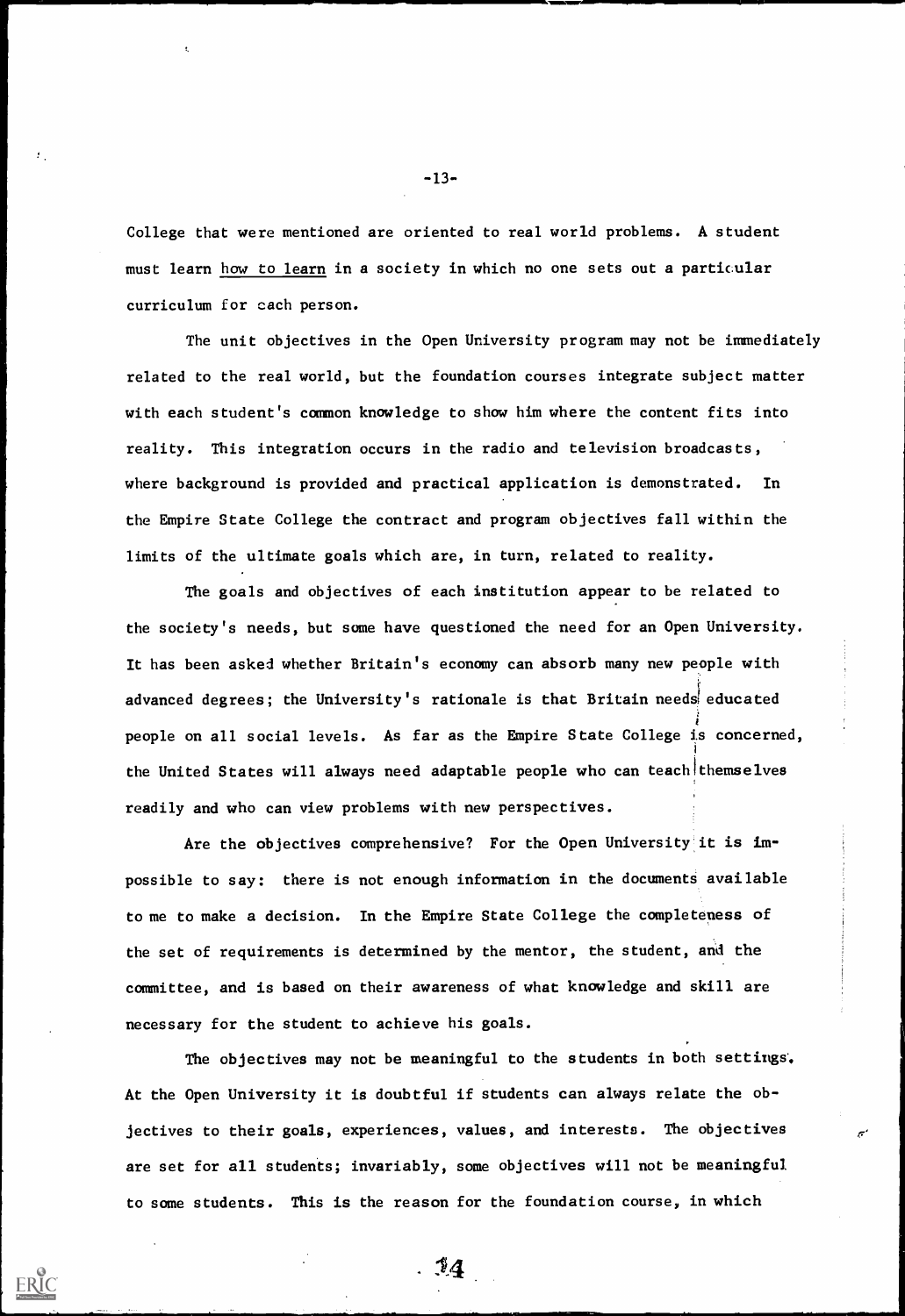students learn what the objectives mean to them. In contrast, at the Empire State College the contract and the program are, by definition, meaningful to the student. They contain experiences that meet his particular needs.

Evaluation includes judgment of student achievement and system quality. To judge a student's progress, an instructional system must provide for continual evaluation. There must be provision made for assessing the student's entry performance and the student's status during the course of instruction, with special emphasis on diagnosis and remediation of errors in performance.

The objectives for the Open University and Empire State College are fairly well written. The system goals for the Open University are vague, but provide sufficient information to serve as guides. The unit objectives are stated in terms of student behavior: some include conditions for performance; most imply a criterion that is in accordance with the content of the unit. The language of the unit objectives is relatively jargon-free and is based on the student's prerequisites from other units. The Empire State College's goals are well stated and detailed; some include behaviors, conditions, and even criteria. In addition, the Empire State College has rules<br>which call for specific objectives in the contract. The rules call for<br>specific demonstrations of competence and for specific statements of criter which call for specific objectives in the contract. The rules call for specific demonstrations of competence and for specific statements of criteria.

In most instructional systems it is the custom for teachers to evaluate student progress, but if a designer is to make the best use of his resources,

 $-14-$ 

#### Plans for Evaluation

he might include student help. Self-testing by students is an efficient method;

students cannot only test themselves but diagnose and remedy their own errors.

To make an accurate judgment of student progress, tests must have four

properties: validity, objectivity, stability, and comprehensiveness. Validity





 $\mathcal{F}_{\mathcal{A}}$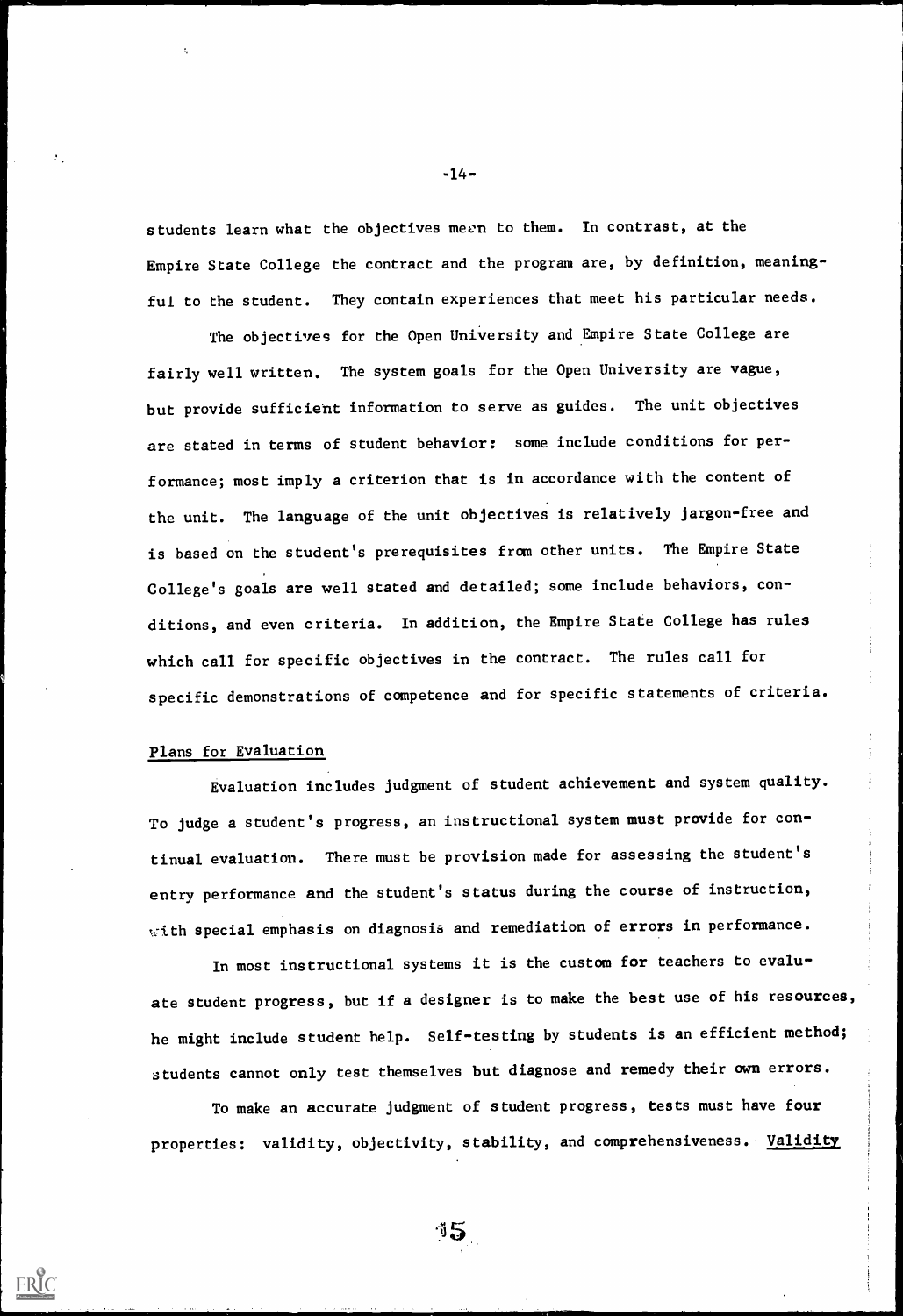-15-

 $\pmb{I}$  .

implies that the test is measuring the desired performance in the objective; it also implies that the student is judged according to the objective and not in comparison to his classmates. Objectivity implies that the evaluation criteria are so carefully delineated that using them, judges will come up with approximately the same judgment. Stability requires that the testing program discover whether a student has the ability to maintain performance from that point on. Comprehensiveness means all objectives are tested.

Failure of a student to achieve may be due to faults within the system; therefore, the system itself should be evaluated continually. In an assessment of an instructional system, changes should be made as soon after the diagnosis as possible.

The design features mentioned so far require a lot of testing. To reduce the amount of evaluation that must be done, many tested materials must be employed in the system.

The Open University and the Empire State College evaluate continuously; they assess a student's prerequisite abilities and his progress. It appears that prerequisites are not as carefully assessed at the Open University as they might be; a lack of prerequisites is generally assumed. The correspondence texts start from scratch and programmed texts are used to build prerequisites.

The evaluation of a student's progress at the Open University is particularly noteworthy. To find errors in student achievement, weekly correspondence materials are checked and machine-scored. Through self-tests and

tutorials at study centers, a student can receive a speedy diagnosis and

prescription. The likelihood of accurate diagnosis is increased when reduced

rates of achievement are detected in student assignments by the computer or

correspondence tutor. The correspondence tutor may comment or may arrange for

a written or broadcast supplement.



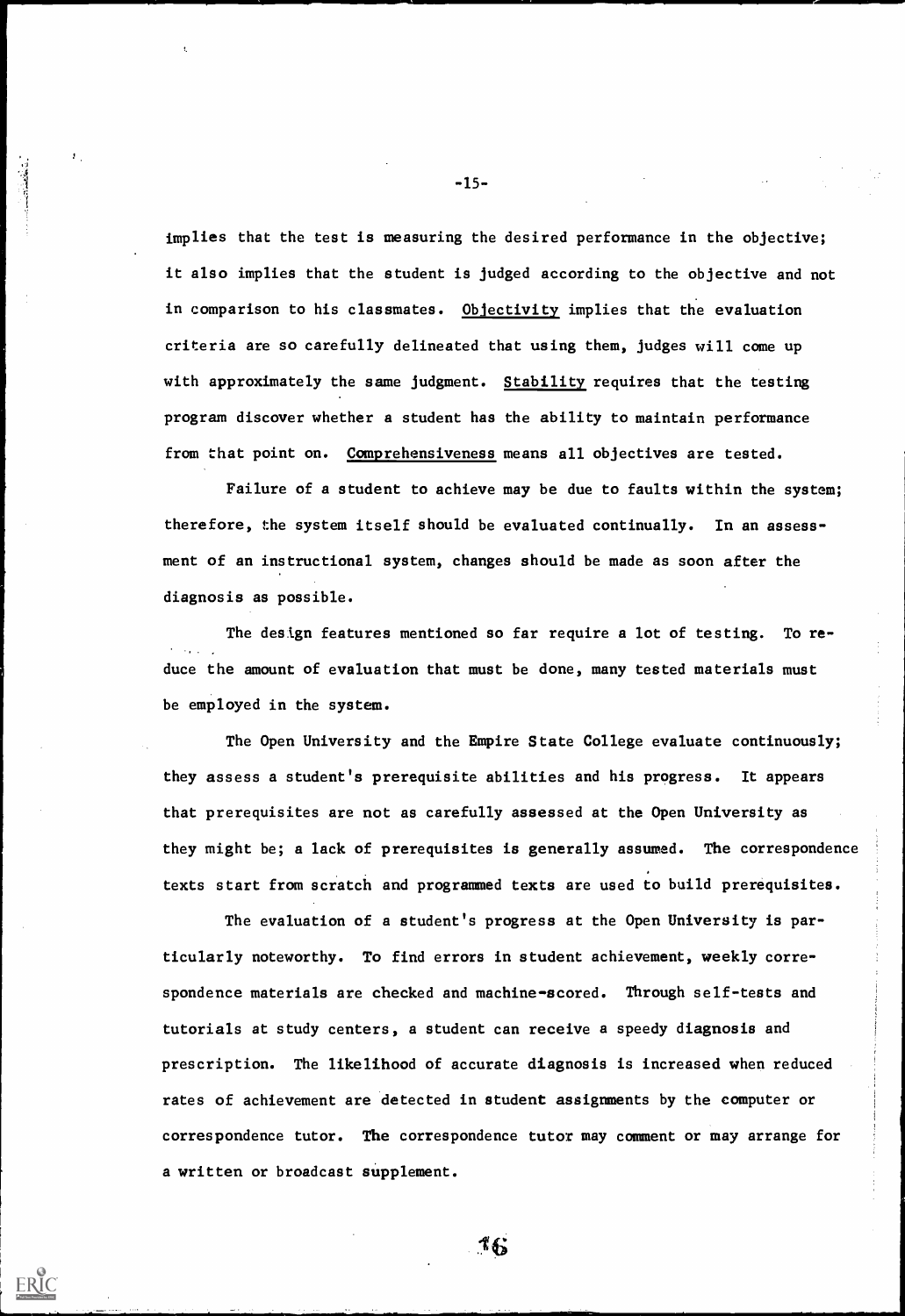-16-

The final exam may be an effort to measure the stability of the student's

While a student waits for diagnosis and remediation, the instruction proceeds; he may be left behind. If the student takes advantage of the tutorial courses at a study center where there is an opportunity for immediate diagnosis and remediation, the problem may not be as pronounced. To reduce the problem further, British Open University intends to develop systems of peer teaching.

The Empire State College does well in its continuous evaluation. To provide for an assessment of prerequisites, students answer a number of questions about themselves and document or demonstrate their abilities. Frequent meetings with an advisor to check progress constitutes formative evaluation. The evaluation conference is an opportunity to diagnose and remedy; at this time the conference members ask themselves if the student achieved what he set out to do. If he did not, he is given another opportunity to reach his criteria.

In both systems the tests are generally well constructed. The yearly final exams in the Open University consist of essay or multiple choice questions; for lack of information, it is impossible to determine their validity. The documents do reveal that the examination writers are aware that tests should  $\cdot$ relate directly to the objectives and exerzises. It is difficult to believe that a three-hour final exam can measure R year's work, although the evaluation program is continuous, and when one considers that there are two tests per unit of instruction, the testing program seems likely to be comprehensive.

learning, but the documents don't specify a precise plan to require retesting

a student's knowledge of past units. The weekly unit exams are valid; the

tests fit the objectives. The objectivity of the machine-scored tests is

fairly certain, but the correspondence tutor's response would depend upon the specificity of the criteria.



 $\mathbf{F}$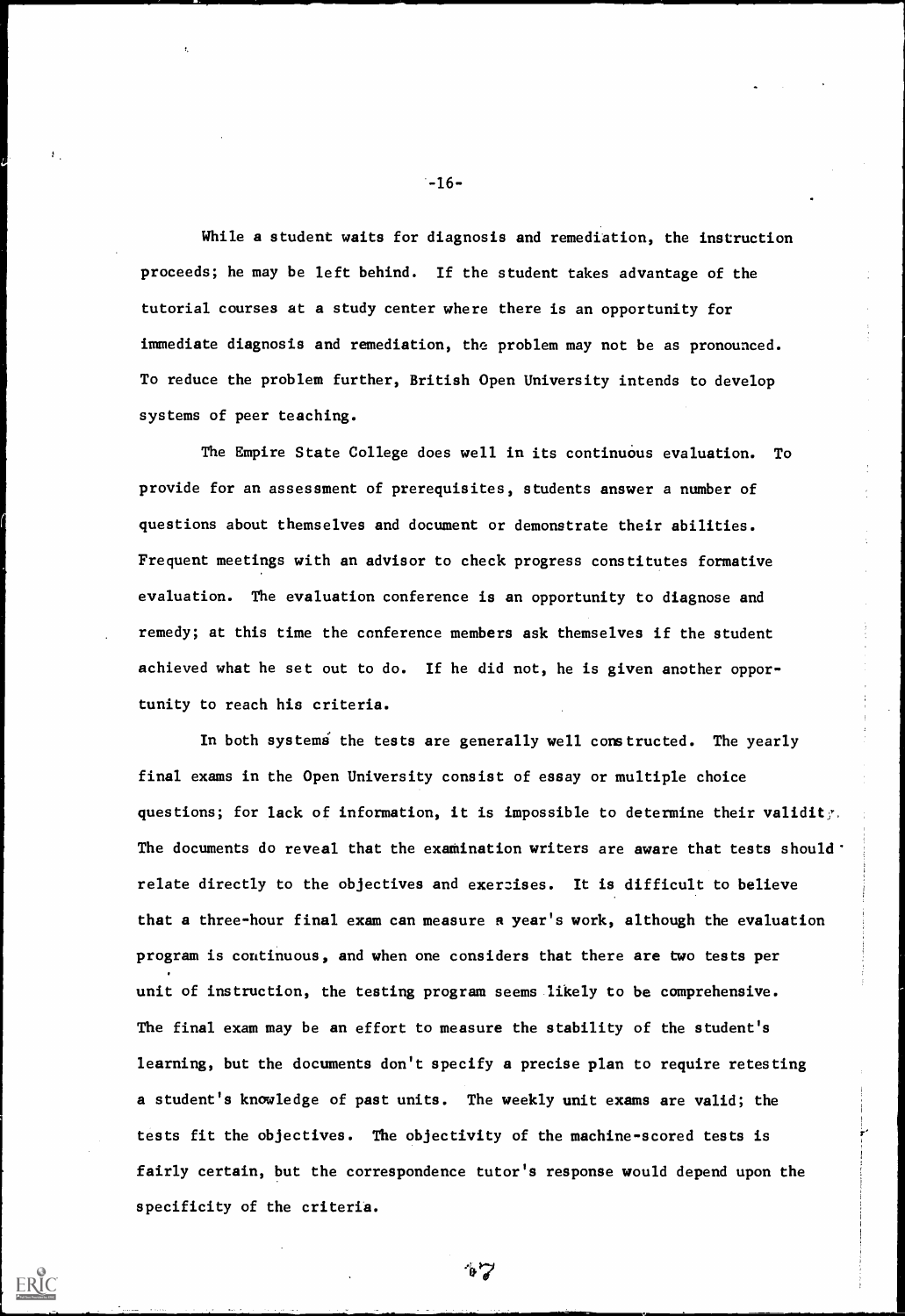-17-

The final evaluation of a program at the Empire State College is likely to be valid if the program objectives are based on reality and if the evaluation committee requires a demonstration that fits the objectives. Each contract is supposed to contain precise objectives. As stated before, the validity of the contract evaluation depends on the specificity of the objective and the approximation of the measure to the objective. The decisions regarding validity, objectivity, comprehensiveness, and an estimate of stability rest with the mentor and student.

Self-evaluation is built into every unit of instruction at the Open University. At the Empire State College the number of self-evaluation opportunities depends on the experience selected. For some experiences, such as independent study, the student may be required to derive the criteria to evaluate his own performance.

The Open University provides for continual evaluation of its instructional system. Every student achievement and opinion is recorded. When the information is processed, and a unit is found to be faulty, instructional supplements may be given to the students. Immediate changes are not made in the unit. Some units which come later in the year and are not already in print may be modified. There is approximately one year lag time for full unit revisions.

Change in the system operation in the Empire State College depends on the decisions of the mentor and student. The'mentor may make changes based on the student's ability to carry out his first contracts. Thus, at an eval-

uation conference, the mentor and student should consider other ways of function-

ing that take into account student achievements and opinions.

The two institutions save themselves a considerable number of problems

by using tested materials. In the Open University almost all units are tested

on students and checked by outside experts; broadcasts are not. At Empire State

ી ડિ

College a mentor may choose tested materials or ask to have some created.



r'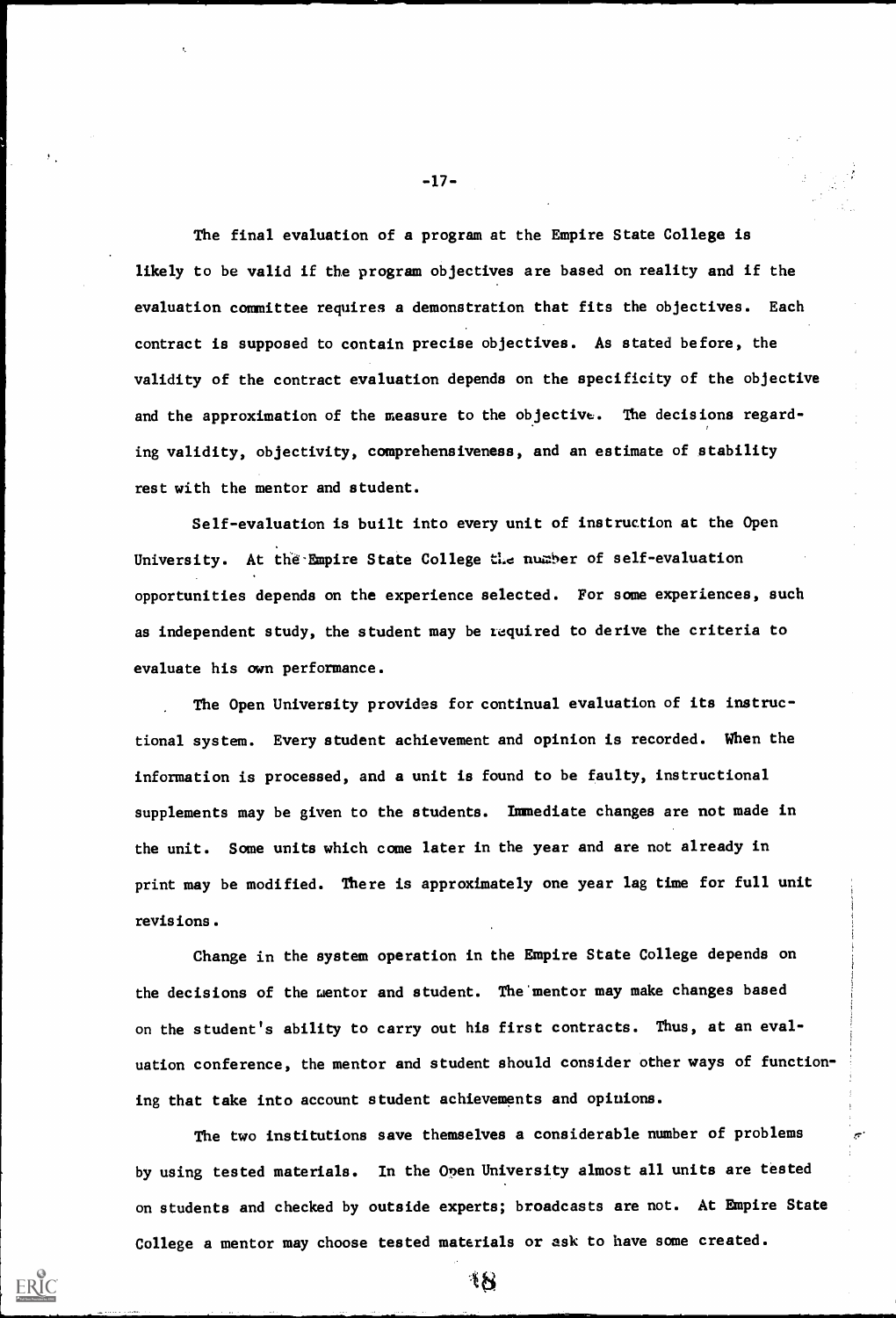-18-

The subject matter of the instructional system should have three features: it must be relevant, it must be factual, it must have order. Information in units of instruction should be relevant; if a student knows the ideas, he should be more able to attain the objectives. The content should be factual; colleagues should agree as to the substance of the units. The subject matter should appear in some ordered sequence based on its intrinsic structure. It may be a hierarchical sequence such as those suggested by Gagne' or Piaget, or it may be a logical sequence or one empirically derived.

#### Plans for Subject Matter

In each unit at the Open University there are lists of concepts and principles, and structural diagrams, illustrating relationships between ideas, which are derived by task analysis and content analysis to help students meet the objective. The course planners attempt to eliminate irrelevant content. Whether or not their derivation is valid must be determined empirically. The radio and television broadcasts may seem irrelevant in relation to the objectives; they relate to motivational objectives, which are not directly stated to the students.

The rules for forming a contract at the Empire State College require that the tasks and knowledge acquired help meet the contract objectives. The rules must be carefully enforced because tasks and ideas learned from direct experience may not meet a set of objectives: a potentially useful experience directed at learning the process of law enforcement in the attorney general's office might turn into a series of tasks like stuffing and licking envelopes.

The mentor and student may have to analyze the content of available experiences

and arrange for tasks appropriate for the desired objective.

The content of the Open University's units is verified by colleagues out-

side the university. In a program of instruction at the Empire State College,

 $i<sub>9</sub>$ 

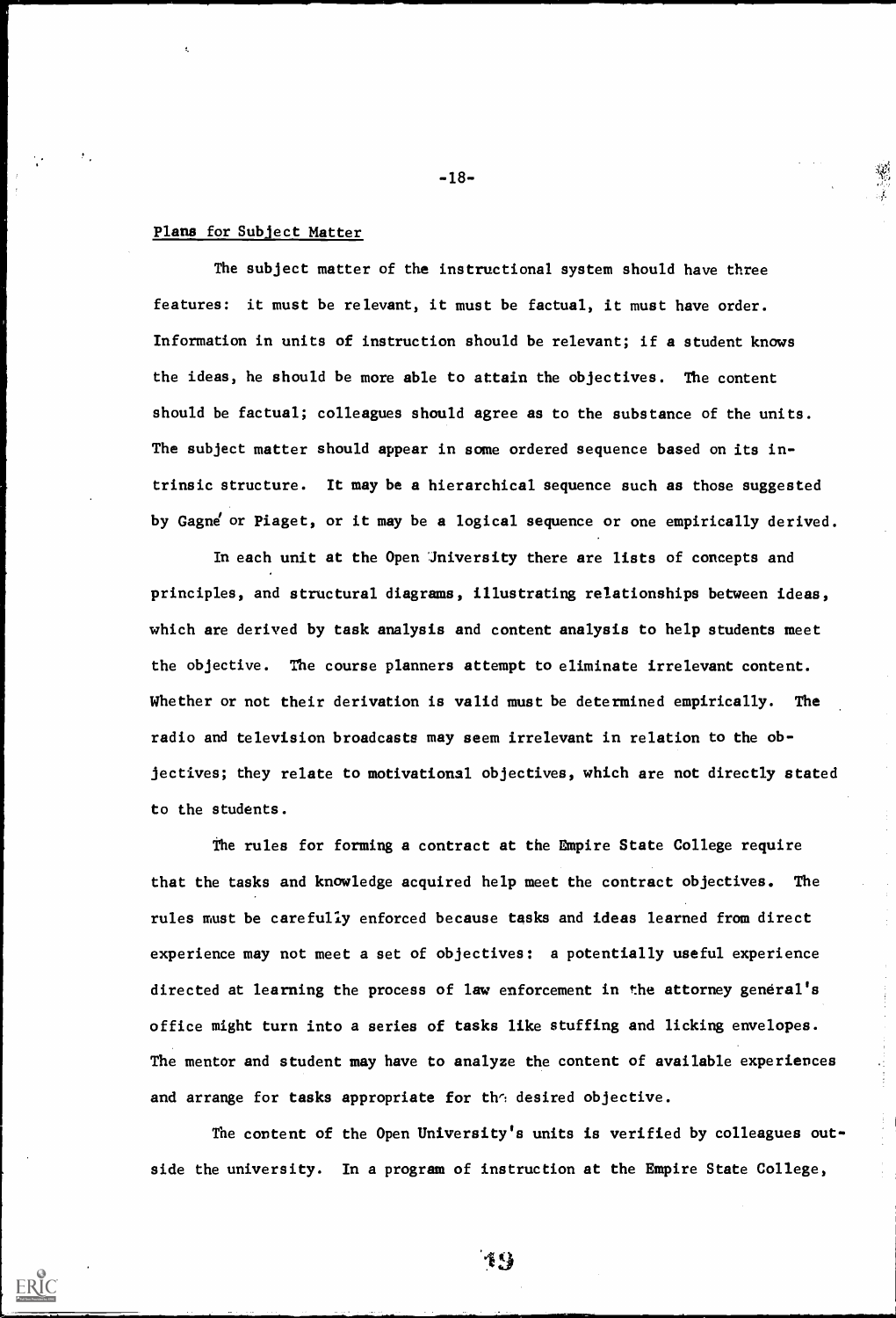-19-

there is some possibility for deviation from fact; the content and tasks in a traditional course, a private lesson, or even some direct experiences may include erroneous concepts, principles or skills.

The content of the Open University is well sequenced. Each sequence's dcvelopment is based on the intrinsinc structure of the subject matter. The problem in deriving such structure arises from the complex nature of certain fields of knowledge, and a dearth of techniques to sequence the content. At Empire State College the mentor and student sequence the instruction.

There are many aspects to consider in program-planning. In a program a designer should have plans accounting for motivational systems, practice schedules, integrated courses and materials, and the results of evaluations.

One essential feature of an instructional program should be that in makes provision for the student's prerequisites. There should be a remedial program, some advanced courses, and some courses for those who are of average ability. The greater the individualization the better.

#### Plans for Instructional Program

A good many facets of the program relate directly to the objectives. For example, different instructional techniques should be suited to different types of objectives; concepts should be taught differently than psycho-motor skills; attitudes should be taught differently than principles. Media should fit the requirements of the situation described in the objective: if a situation in the objective requires response to visual cues, then the program should

include presentations that are visual. In addition, the objectives should

present tasks that are a challenge to the student, that require the student to

take successively more difficult steps in a sequence of tasks beyond his present

achievement.

### There should be a variety of approaches within the program to achieve



 $\mathbf{L}$ 



to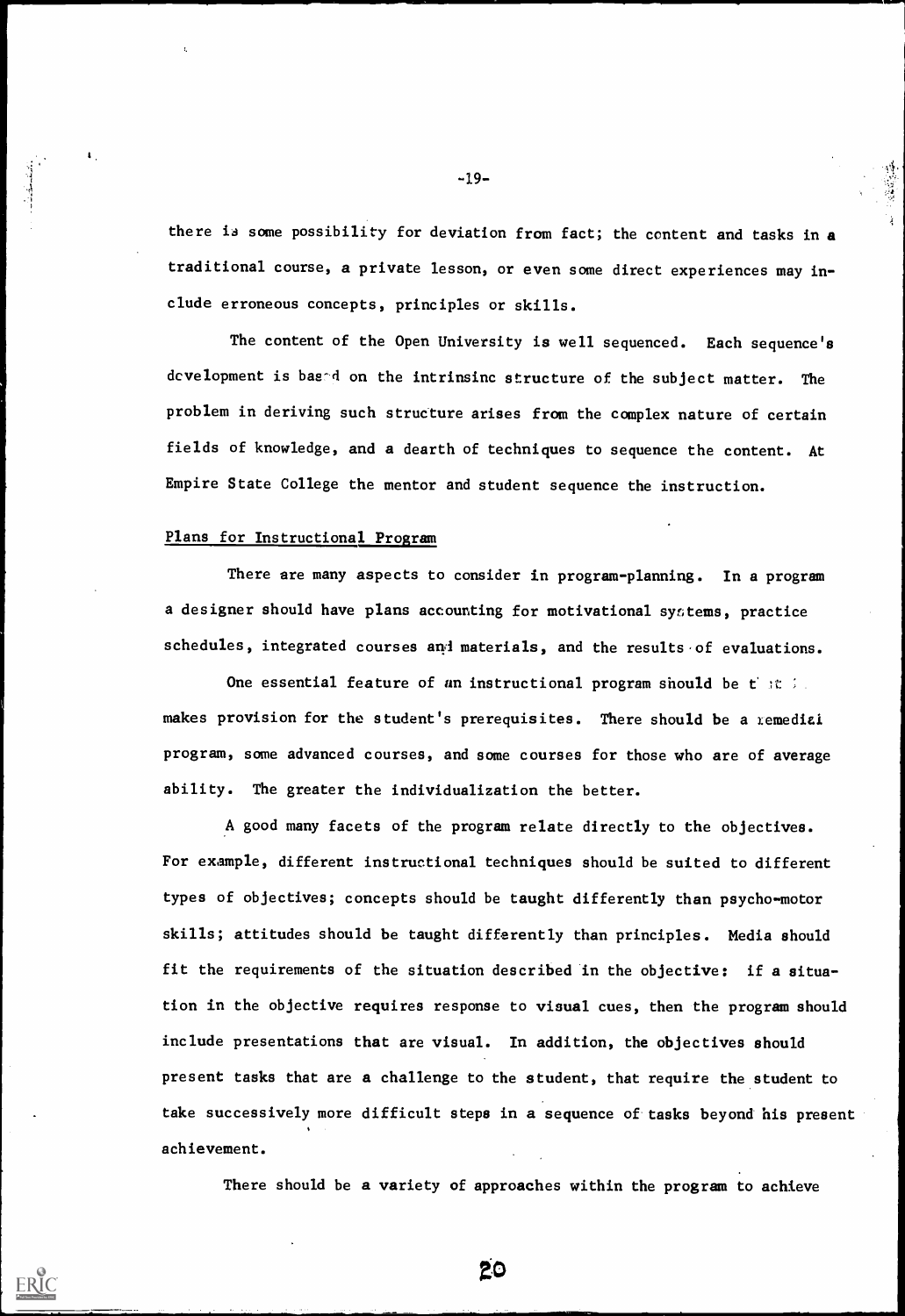-20-

a given objective; if there are enough varied approaches, a student may be given the opportunity to choose from the approaches. In addition, the student should be able to choose among the objectives and the means for reaching the objectives, such as the pacing, the style of learning, and so on.

The exercises should relate as closely as possible to the objective. The student should get direct practice in performing what is required of him. If necessary, the practice should be active; that is, he should make overt responses. It should be frequent, so that he does not forget what he has learned. It should be comprehensive; that is, exercises should be performed for each objective. Practice sessions should be short and spaced over time. In order that the student reach a high standard, exercises should be of increasing difficulty.

In every complex instructional system there are so many components that some integrating and coordinating functions must be provided for. The theoretical and applied components of any instructional system must be

There should be motivational elements in any program; these may include the rewards given to students. Rewards should be those things that are valued by the students. When possible they should be natural results like a successful job or a successful product, not artificial rewards such as grades. A pleasant environment, one which has few physical and psychological aversive stimuli, should be present for physical and emotional support. In addition, there should be concerned people in the instructional system who show the student that someone cares about his success.

grated in some way, and the various media used within the system must be coordinated.

Generally, for the total program it is best if a cost/effective pro-

cedure can be determined; that is, the best use is made of the resources avail-

able, and the best procedures are used for the least amount of money.

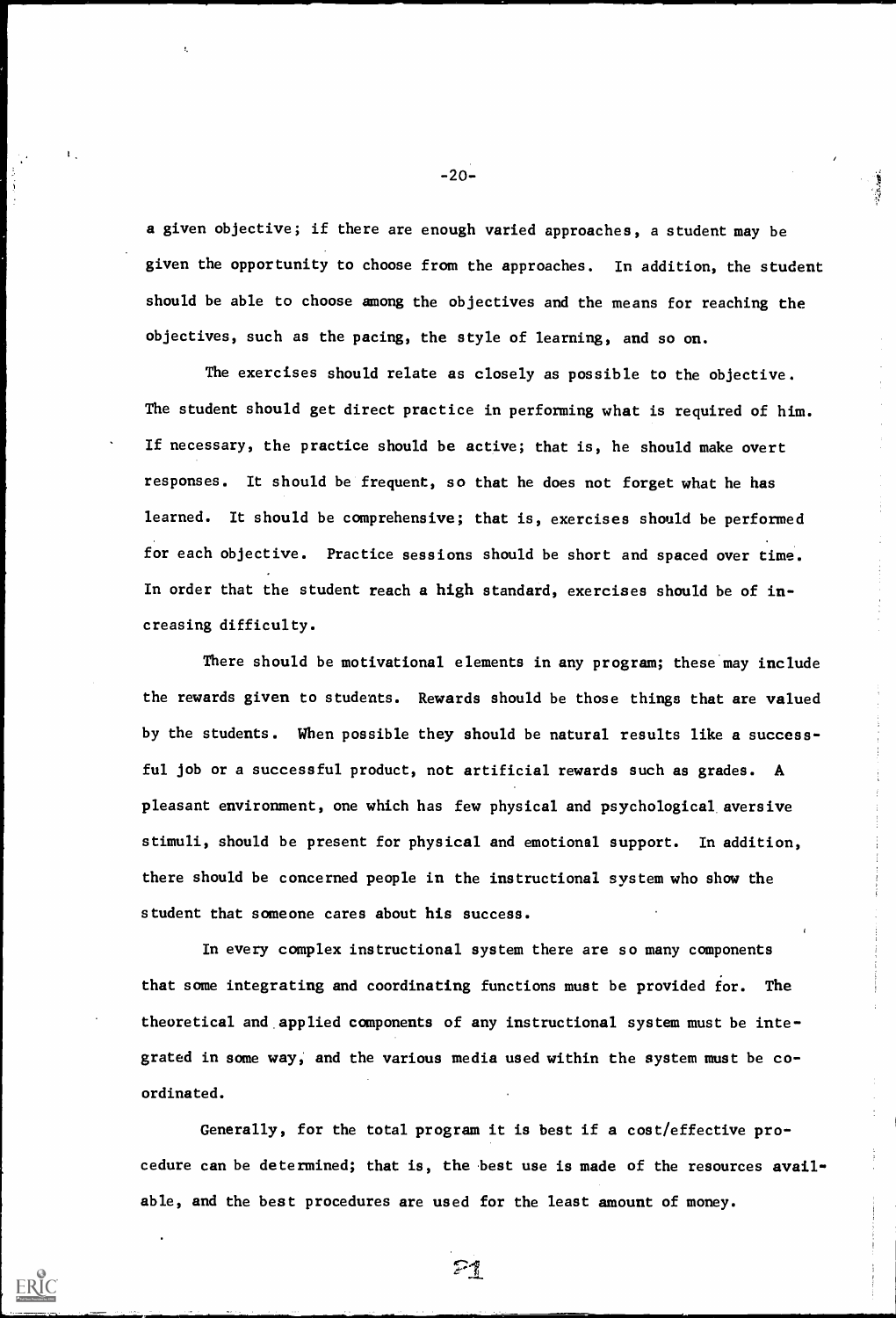Both universities take into account prerequisites in their program. In the Open University it is standard procedure to suggest outside preparation and to send programs of instruction to teach students prerequisites. Each instructional unit, at least those in the beginning, start from scratch, and different paths are provided for students. They do not, however, account for variations in speed of learning, unless the student is clever enough to catch up on the texts and view the video cassettes at the study center.

The Empire State College excels at considering student prerequisites. Every contract is based on the individual's ability and proceeds according to the educational cliche, "start where the learner is." It is completely selfpaced, and provides an orientation for the student on how to learn from the system, and attempts to teach for such prerequisites as reading, writing, and mathematics.

Both universities seem to be able to relate their programs to their objectives. The Open University apparently uses different yet appropriate media and techniques in an effort to help students reach different types of objectives: the radio is used for motivational objectives; kits are used to teach actual laboratory skills; TV is used to take the student places he can't go; the texts are used to teach verbal and symbolic information. At Empire State the instructional media and techniques are chosen by the student and mentor. Both universities excel in providing a variety of presentations and activities for their students.

The two institutions are designed to challenge their students. At the

 $-21-$ 

 $\mathcal{L}_{\mathcal{I}}$ 

Open University, the units are arranged so as to be progressively more difficult.

The relative difficulty must be checked periodically by studying student achieve-

ment and opinion. At Empire State the mentor sees to it that the student learns

new things, explores new ideas, and is continually challenged.





 $\mathbf{E}$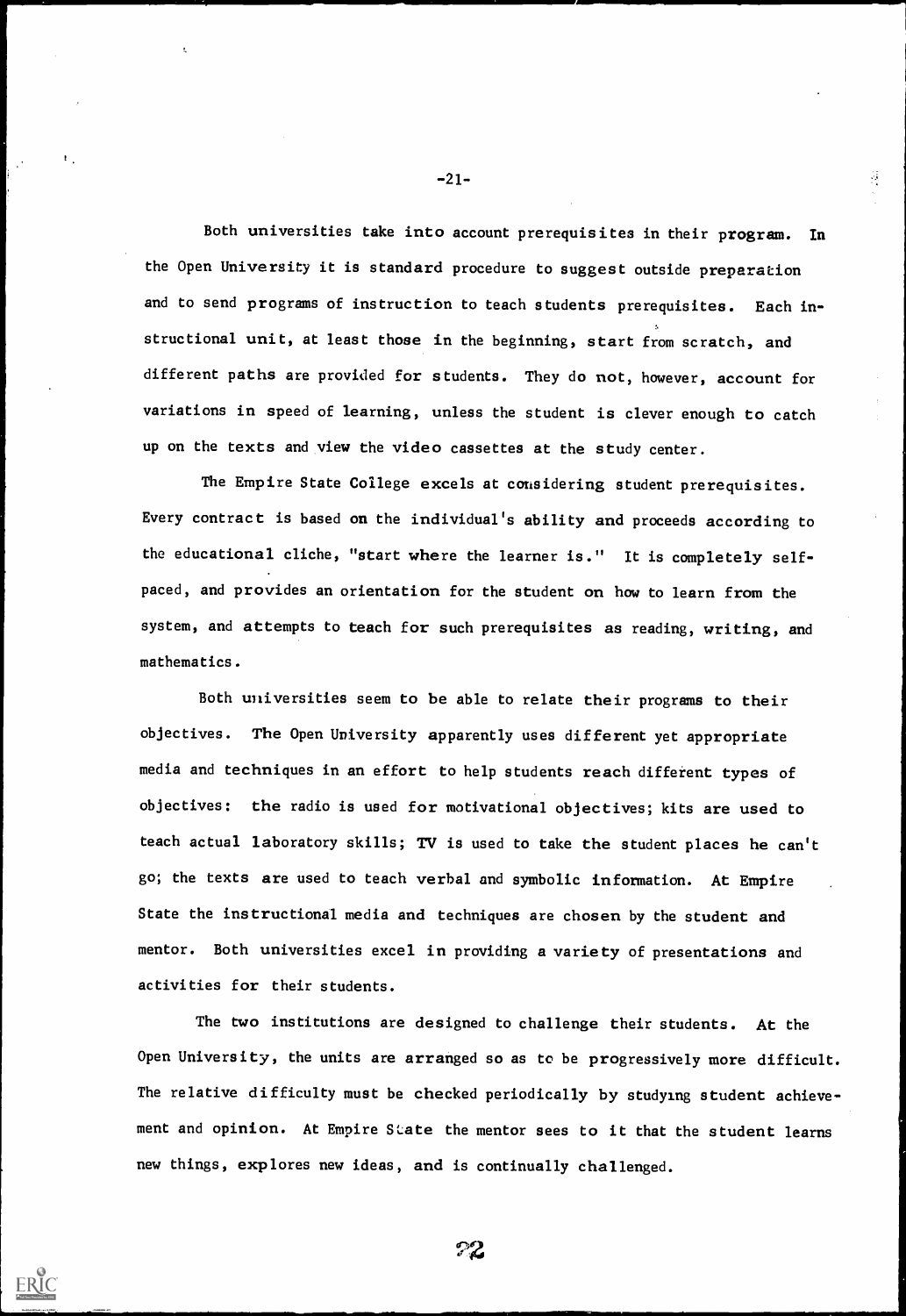At the Open University students may choose between courses but not among objectives. They may choose among various paths of study and among alternative texts; they must decide whether or not to take advantage of tutorials at the study center. The Empire State College excels in providing student options: the student has a say in most decisions regarding his learning.

Figure 1, following, summarizes each institution's program of student practice. Figure 1 suggests that field experience presents the problem of quality control.

|                                                                                                      | Figure 1                                                                            |                                                                                                                 |  |  |
|------------------------------------------------------------------------------------------------------|-------------------------------------------------------------------------------------|-----------------------------------------------------------------------------------------------------------------|--|--|
| A Comparison of the British Open University &<br>the Empire State College in Their Student Exercises |                                                                                     |                                                                                                                 |  |  |
| <b>Exercise Feature</b>                                                                              | Presence in Open University Presence in Empire State                                |                                                                                                                 |  |  |
| Active                                                                                               | Yes:<br>Exercises & Self-Tests,<br>Assignments<br>Experiments &<br>Other Activities | Perhaps;<br>depends on experiences not<br>in traditional lecture<br>courses                                     |  |  |
| Frequent                                                                                             | <b>Yes</b>                                                                          | Perhaps;<br>depends on the options<br>stated in the contract                                                    |  |  |
| Related to<br>Objective                                                                              | Yes                                                                                 | Yes;<br>as related to general goals<br>of autonomy, etc., but can-<br>not be guaranteed for field<br>experience |  |  |
| Comprehensive                                                                                        | <b>Yes</b>                                                                          | Perhaps;<br>doubtful in field experience                                                                        |  |  |
| <b>Spaced</b>                                                                                        | Yes                                                                                 | Perhaps;<br>depends on contract                                                                                 |  |  |
| Short                                                                                                | Yes;<br>some exercises<br>are timed                                                 | Perhaps;<br>depends on contract                                                                                 |  |  |
| Of Increasing<br>Difficulty                                                                          | <b>Yes</b>                                                                          | Perhaps;<br>some not controllable, such<br>as field experience                                                  |  |  |

 $-22-$ 

k,

 $\mathcal{F}_\infty$ 

 $\sum_{\lambda_{\text{full}}}\prod_{\text{total}}\prod_{\text{total}}$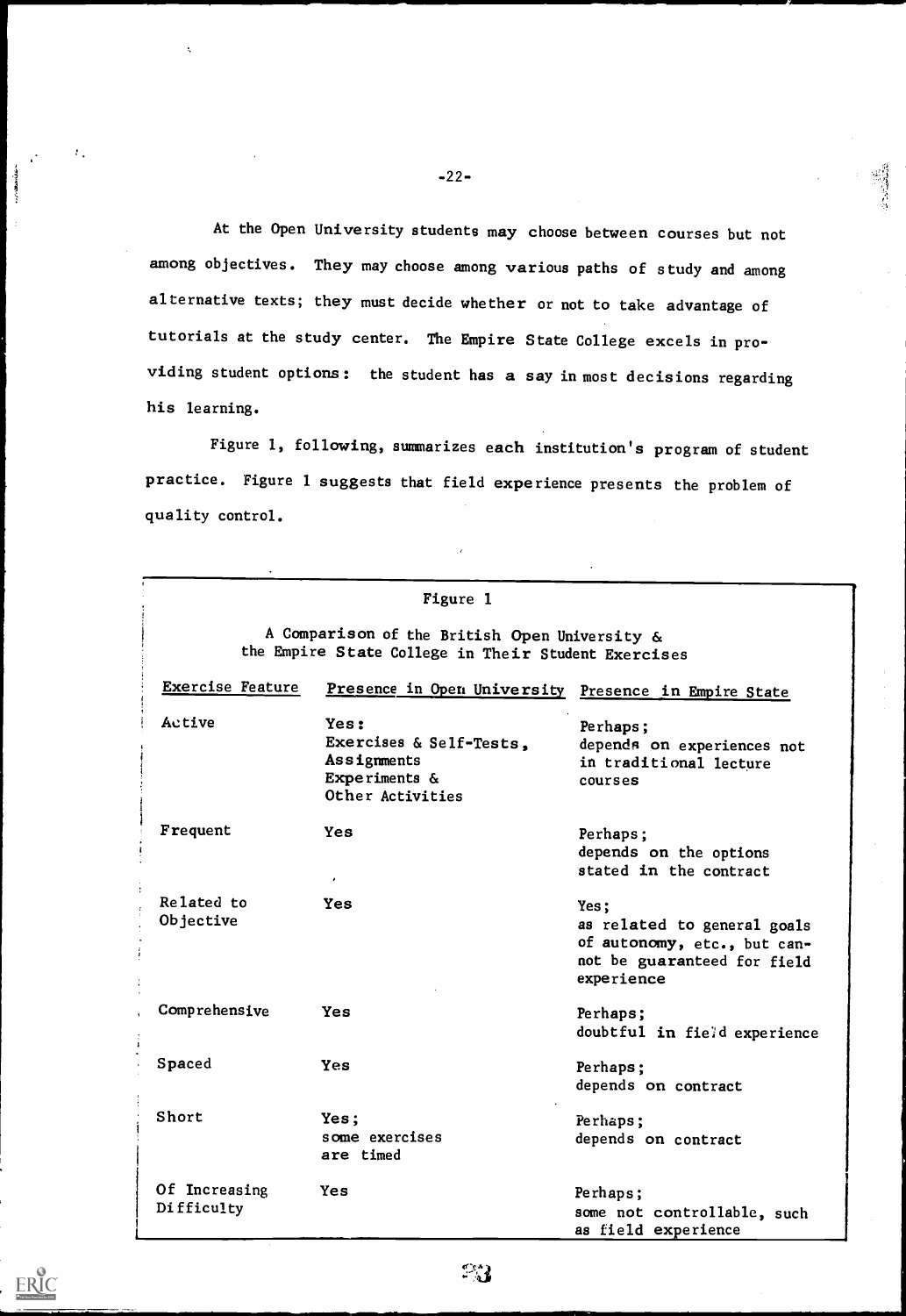-23-

In both systems there are ways to maintain motivation. The Open University provides rewards through feedback, through successfully completed activities, through praise from the correspondence or the live tutor, and through praise from the counselor. At Empire State College, rewards may come in the form of job satisfaction, a product, the mentor's praise, the student's new ability to take the next step and put together a new contract, or a peer's praise.

At the Open University the theory and application in all subjects are integrated through home activities, summer school, televised lab experiments, and practice treatments. The media are well integrated by the course planning team. At the Empire State College the mentor attempts to integrate the theoretical and the practical in contract and program formation. The integration of media depends on the choice of mentor and student.

At the Open University responsibility for creating a pleasant study environment rests with the student. The tutors should attempt to make the study center a pleasant place to be. In the documents I have seen there is no information as to whether that is built into the system; the pleasantness of the learning environment at the Empire State College depends on the mentor. The Open University provides concerned people: the correspondence tutor, the counselor, and the live tutor to motivate the student. The Empire State College provides the mentor, the members of the planning committee, and the supervisors and teachers that are chosen.

Both instructional systems use their resources well; they make the best

### use of available facilities and materials, and require only a few new ones.

In addition, it is believed that if 20% of those students enrolled in the first

year of the Open University graduate, the university will have invested only

1/2 of the cost per graduate of the conventional university. For example, the Empire State College requires no campus; it may use the existing facilities

 $4^{\circ}$ 

of the whole State University of New York.

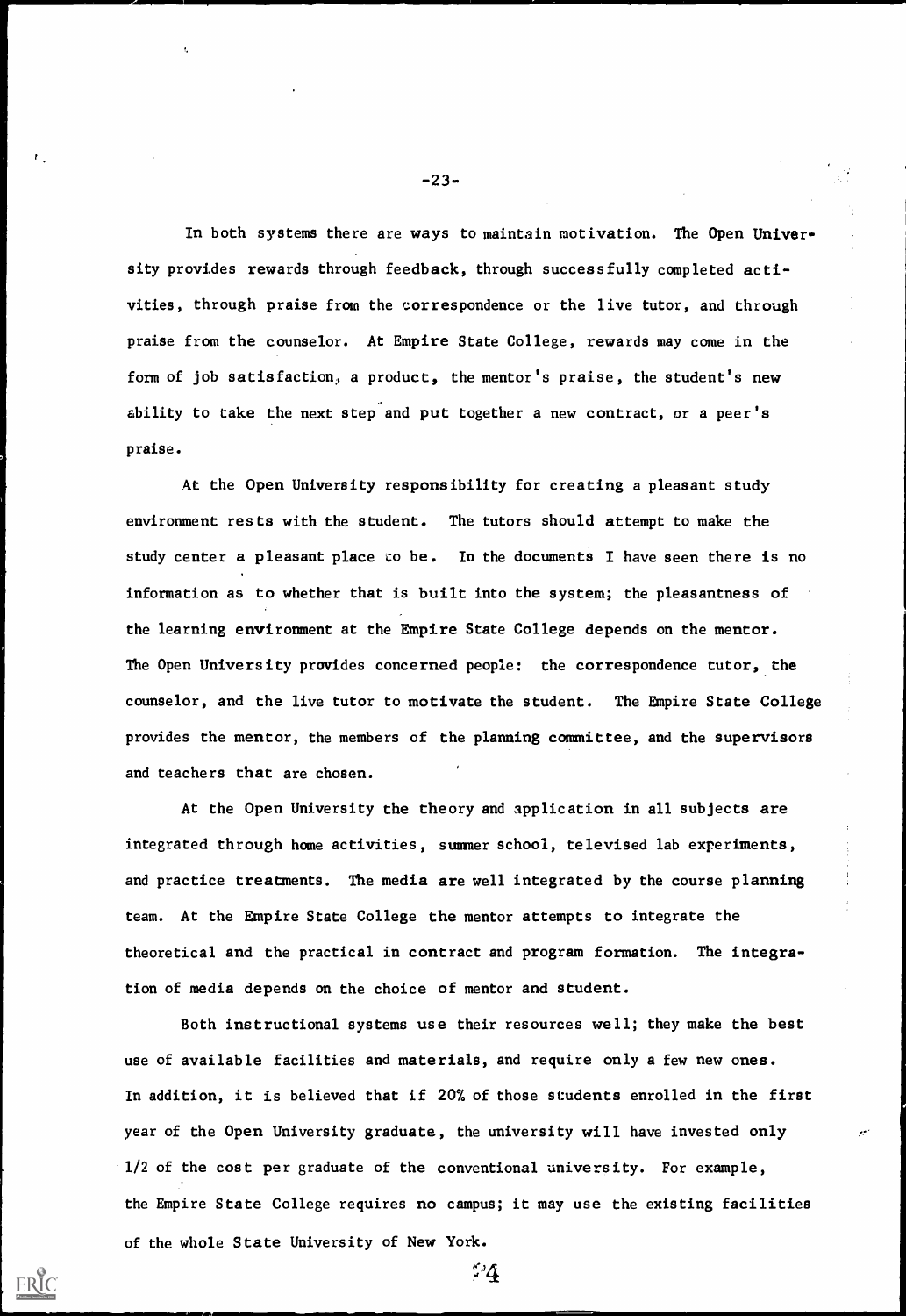#### Plans for Communication System

In any instructional system there are many messages to be communicated; to insure that these messages are received, an appropriate communication system must be established. The messages to be delivered are notes and aids explaining to the student the structure and organization of the subject, information and examples which accentuate the properties of the idea and relate to what the student already knows, labeled models of the kind of behavior that the student is to imitate, the desired results of the course, the criteria for evaluation, the nature of the test, any changes that may occur within the system as a function of the system evaluation, and any schedule of activities.

The system must insure that the information listed above is accurately understood. To do this, one must be sure that the visual and the audio media are indeed visible and audible. There must be two-way communication, a complete cycle between student and student, and student and instructor. Questions must be encouraged, asked for, and answered. There must be some system by which a message is somehow verified, and full feedback to students which tells them what they have done well, what they have not done well, and what they should do next. Records should be kept of all communications, especially those that deal with evaluation. Any necessary prompting or guidance should be readily available.

The Open University and Empire State do their best to communicate the information necessary for each student to learn. The information consists of

 $-24-$ 

many different types of messages.

The following chart (Figure 2) checks the presence of various messages

in each university. Apparently both universities have all the necessary

 $75$ 

messages.

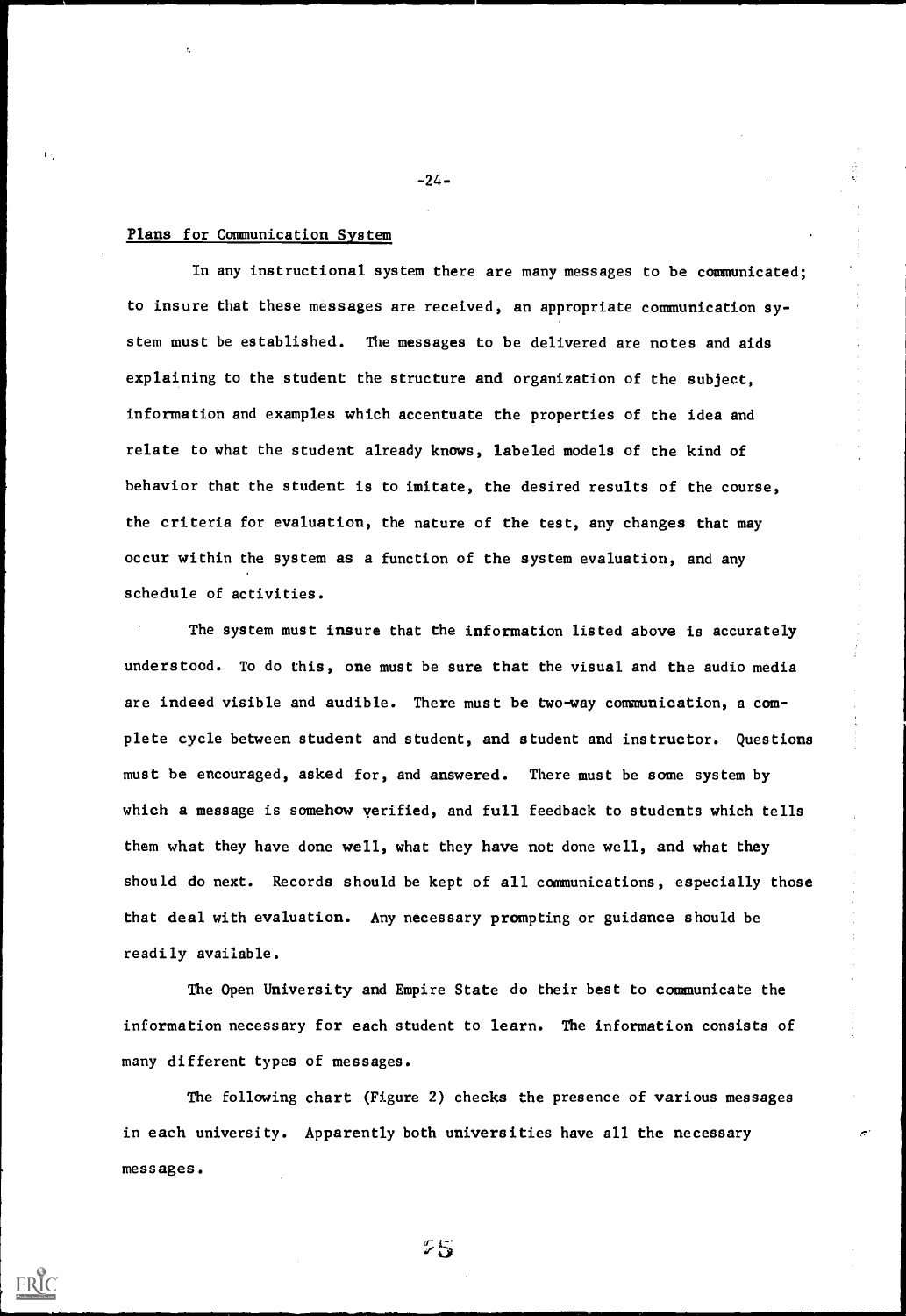$\bar{\mathbf{t}}_i$ 

#### Figure 2

The Presence of Messages in Information Systems of the Open University & the Empire State College

| Communication Messages<br>to be Transmitted                                                                                            | Present in<br>Open University                                                                                                 | Present in<br>Empire State College                                                                                                                           |  |
|----------------------------------------------------------------------------------------------------------------------------------------|-------------------------------------------------------------------------------------------------------------------------------|--------------------------------------------------------------------------------------------------------------------------------------------------------------|--|
| Aius & notes to<br>reveal subject<br>matter structure                                                                                  | Yes; $e.g., struc-$<br>tural diagrams                                                                                         | Maybe-- depends on ex-<br>perience; most likely<br>made by student or<br>found among mentor's<br>suggested resources                                         |  |
| Information, defini-<br>tions, descriptions &<br>examples possessing<br>accentuated properties<br>& related to common ex-<br>periences | Yes, all informa-<br>tion present, ex-<br>amples, properites<br>accentuated with<br>prompts relating to<br>common experiences | Maybe-- depends on se-<br>lection of mode; Not<br>likely in formal courses<br>or some correspondence<br>courses; likely in tutor-<br>ial or field experience |  |
| Labeled models                                                                                                                         | Yes, in texts, TV,<br>$\&$ lab demonstra-<br>tions                                                                            | Maybe -- models available<br>in field experience, but<br>may not be clearly label-<br>$ed \cdot$                                                             |  |
| Intent of instruction:<br>desired results                                                                                              | Yes, in numerous<br>ways including ob-<br>jectives                                                                            | Yes, within contract &<br>program plan                                                                                                                       |  |
| Changes in system                                                                                                                      | Yes, in supplements<br>or on radio                                                                                            | Yes, through mentor<br>conference                                                                                                                            |  |
| Criteria for evaluation                                                                                                                | Yes, through self<br>& unit tests                                                                                             | Yes, through mentor<br>conferences & from contract                                                                                                           |  |
| Nature of test                                                                                                                         | Yes, through self<br>& unit tests                                                                                             | Yes, through mentor<br>conferences & from con-<br>tract                                                                                                      |  |
| Schedule                                                                                                                               | Yes, in the prospec-<br>tus                                                                                                   | Yes, through mentor con-<br>ference & from contract                                                                                                          |  |

Both universities do their best to make the communication cycle complete.

### The Open University provides good visual and audio materials. The staff members

try to increase the probability of two-way communication; the correspondence tu-

tor may be a little slow, the tutorial professor and the counselor may be faster.

It is uncertain as to whether or not there is a system to check if a message is

received, whether or not a suggestion or a correction from the correspondence

tutor is understood. There may be full feedback from the correspondence tutor

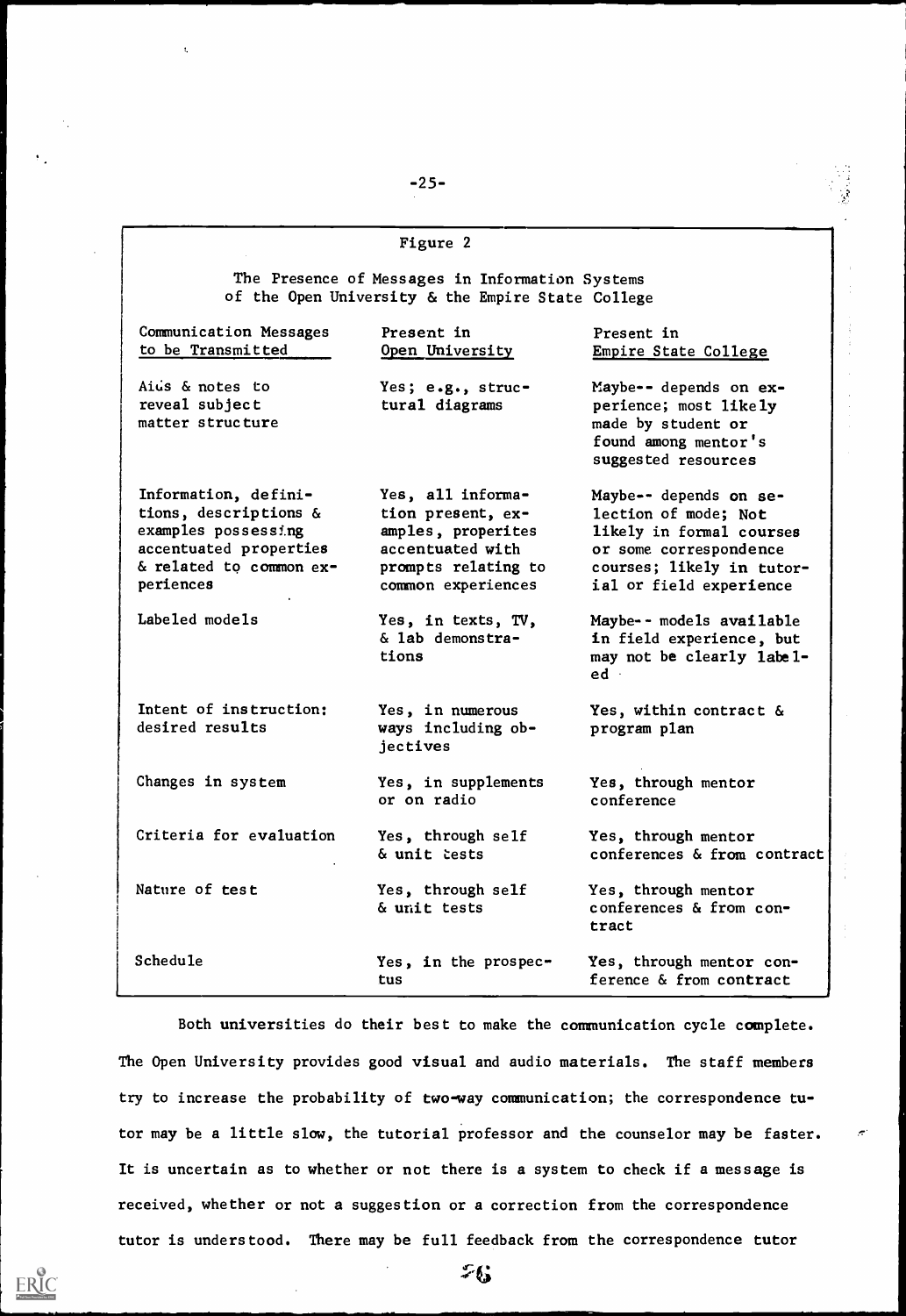to the student. There is no indication as to how the computer program scores are fed back. Records, of course, are extensive and are well kept. Necessary prompts and guidance are given to the student throughout the units: in the materials, the student finds asterisks and colors to point out what he needs to know, and a counselor is available for extra motivational boosts.

The Empire State College, too, does its best to insure communication, although we don't know if the visual and the audio materials are good. The choice of materials depends, of course, on the criteria used by the mentors and the students. Two-way communication of ideas is very likely between mentor and student, but is not necessarily present in different experiences. There is no indication of any sort of message verification system. Students probably will receive full feedback from the mentor, but not necessarily from other sources such as the traditional courses or field experiences; nevertheless, students can learn to demand full feedback. Students can also get realistic feedback from field experience, but they must learn to look for cues and learn to interpret. Records are kept of the student's evaluations and contracts. He is likely to be provided prompts and guidance by the mentor depending on his prerequisites and his work on his first contract. It would probably be best if the mentor were to provide a considerable amount of prompting and later withdraw his advice and counseling, letting the student do more as he becomes more aware and more competent.

#### A Discussion of Possible System Refinements

 $-26-$ 

From the analysis it appears that the features of a course of instruc-

tion at the Open University are set and are well planned, but provide limited

options for students and may not be modified quickly. In contrast, at the

Empire State College a pattern of learning is arranged, but many of the specific

design features are left to the decisions of mentor and student. The oppor-

tunity for mentor and student to determine a course of study is likely to

्र भाषा<br>स



 $\mathbf{L}$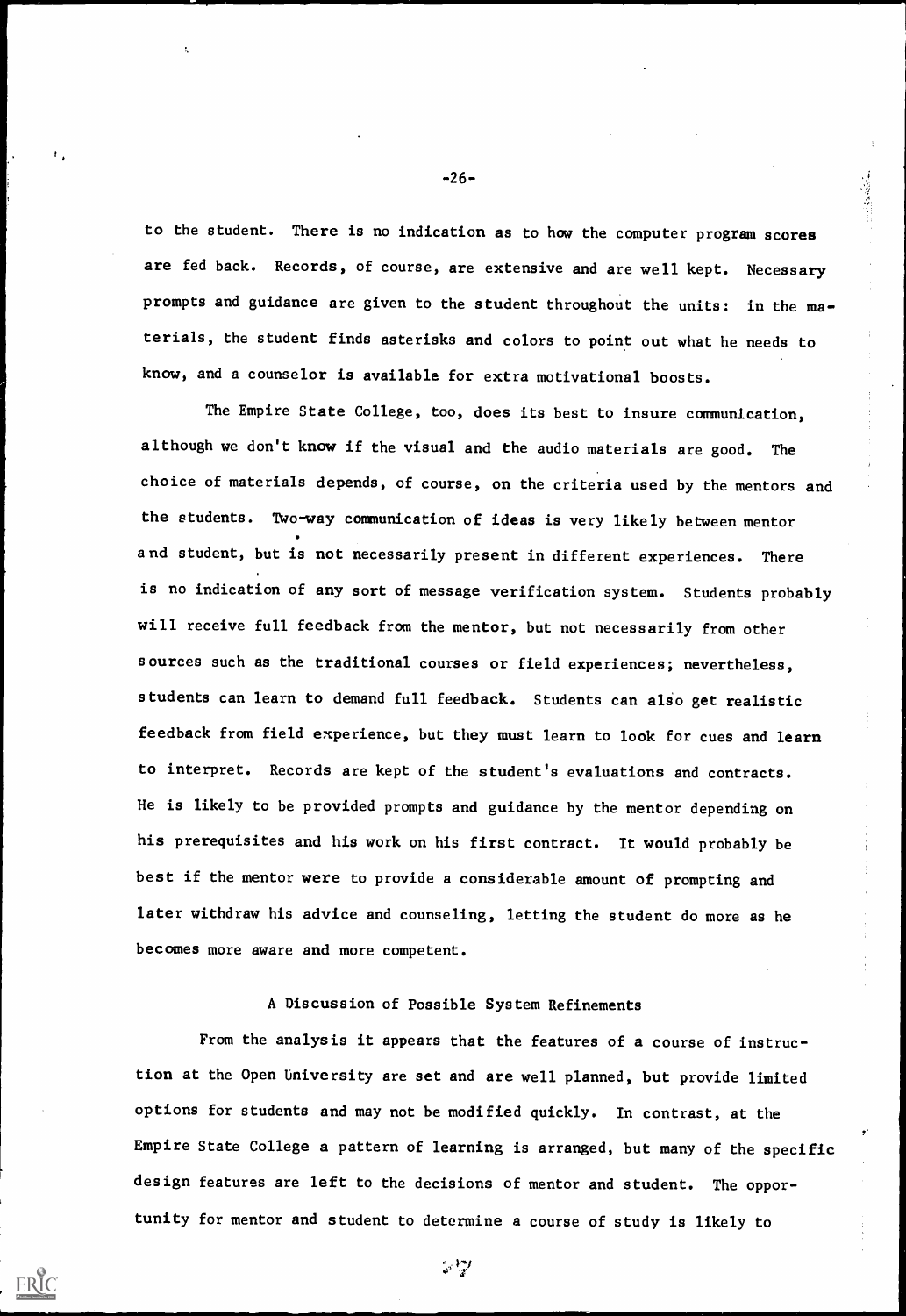generate high motivation and the ability to do self-teaching; the system is also likely to lend itself to modification within a brief time span. The great number of choices to be made, and the mentor and student's likely diversity of knowledge and skill in subject matter and instructional design, make it probable that choices will be made which will not lead to effectiveness, efficiency and acceptance. The comments below reflect this conclusion. The suggestions for the Open University are directed toward increasing options and speeding up system modification. The recommendations for Empire State point out possible adjustments to avoid likely errors.

The planning of objectives of each nonresidential college manifests strengths and weaknesses. In the Open University the course planners probably know the referent system and the real world-- they presume their objectives fit the real world, and that their set of objectives is complete. Such plans may be inflexible and may not meet the needs of all potential students. An extension of the three-channel system, and the choices between courses, would alleviate this problem. As courses are written and tested, more options are likely to evolve. In addition, once products are developed, more options for self-pacing may be given.

While flexible and individualized, the planning procedure for objectives at Empire State College also has a deficiency: the student may not know the referent system and may not be able to write objectives which fit the real world or are even complete. Thus, it may be beneficial at first to provide maximum guidance by someone who does know the real system and can complete

 $-27-$ 

realistic requirements. This help should be phased out as the student begins

to learn what is necessary to learn to achieve his purposes.

The Open University might explore the possibility of reducing the time

required to modify units of instruction by going one step beyond the present



t.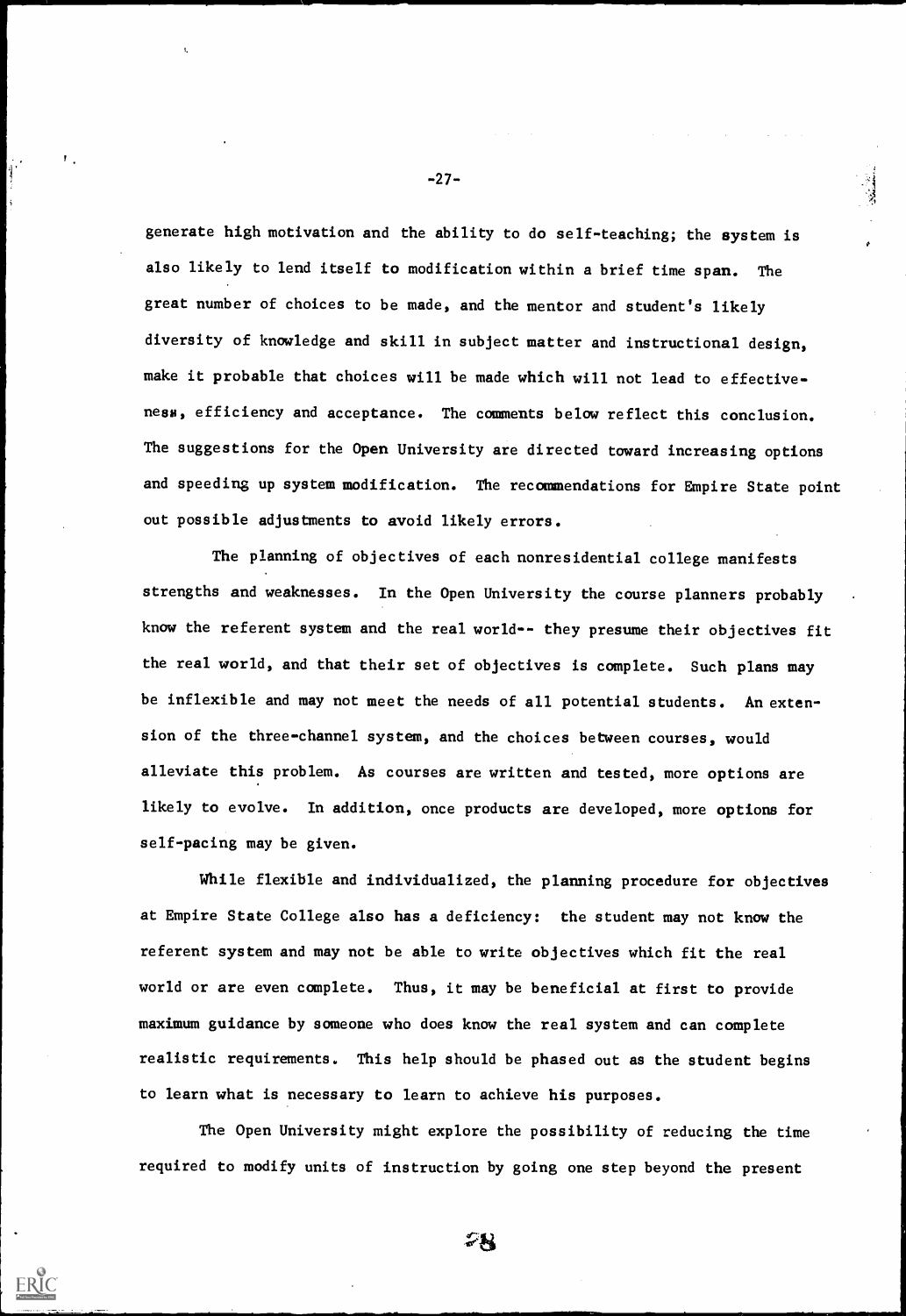-28-

A second approach would be to formalize what takes place in the system. At present, prerequisites are assessed most completely by observing a student's progress early in his college studies. At the beginning of the student's first year, a certain amount of ime should be set aside that will serve as a trial study period. During this trial period, data should be collected for the purpose of assessing prerequisites and remediating faults. The type of objectives and experiences for study should be chosen specifically to assess the student's ability to learn different subjects in different ways.

system in this way: discover the revision time needed for one unit of instruction, taking into consideration other planning duties. Randomly select one small subpopulation and, according to the time found necessary for revision, begin the course of instruction that much earlier than the others. Give these students the complete unit, including broadcasts; collect the data, and produce the revised supplements for them while integrating revisions into the units in time for use by the major population.

Prerequisite assessment may be refined through two approaches. First, an analysis may be made of the factors that lead to success in a nonresidential college; self-motivation, the ability to direct one's own learning, the willpower needed to set aside time for study, might be factors to consider. These may be used as selection criteria or as course objectives for an orientation period.

The mentor at the Empire State College has a difficult job: he must help determine objectives, program and evaluation. He may have considerable

control over the student's decisions, and, in carrying out this job, his most

critical task is to adjust his control to the individual student. To find

out how this might be done with greater exactness, further specification of

the mentor's performance may be necessary. Several questions should be

answered: When should a mentor be directive, and when should he be nondirective?

 $\mathfrak{B}$ 



 $\mathbf{L}$ 

المقطعة بناء<br>المقطعة بناء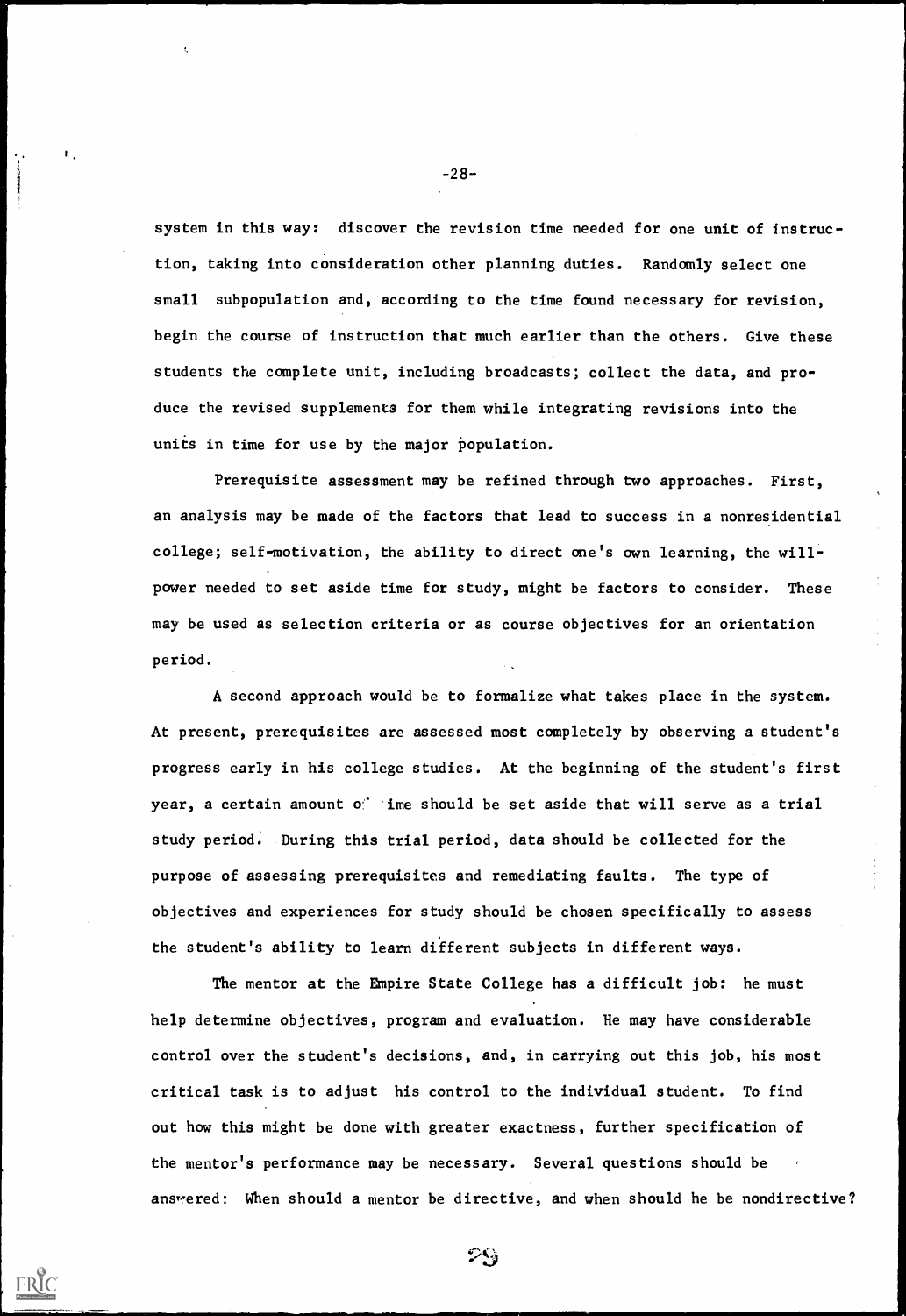How should he balance fostering the goals of the institution and allowing the student to carry out his own choices? How long should he let a student explore a particular area before intervening?

It is likely that the Open University and the Empire State College will produce both conventional and unconventional results. Conventional results such as academic achievement are relatively easy to assess, but careful thought should be given to measuring such unconventional outcomes as adaptability, the ability to pursue lifelong learning, and moral integrity.

A major component of many nonresidential colleges like Empire State is the choice of direct field experience, which provides meaningful, real practice. While some educators believe in providing experience for its own sake, I contend that a certain amount of direction and precise evaluation is necessary to maximize learning.

Field experience may lack this direction and evaluation. A field supervisor may not allow a student to practice what he wanted to learn to do. When evaluating, the supervisor may not be able to see what the student sees and does. When reviewing the experience, the supervisor and student may not have a common referent. The evaluator may not be sure what the student actually experienced. There may not be a field supervisor, or the supervisor may not have time to spend with the student to guide and evaluate him in a comprehensive way. The supervisor may not have the ability to model for the student the behavior the student needs to learn, or he may not be able to point out vital steps and decisions in the performance. In addition, the experience may not

 $-29$ -

 $\mathbf{L}$ 

be complete; crucial situations may not arise. The student's work might not

always be safe: consider the danger of having a novice deal with a client in

a hospital or a social work agency.

Just as a mentor and student at Empire State contract for a course of

 $30$ 

study, so might an advisor or student contract with a field placement center.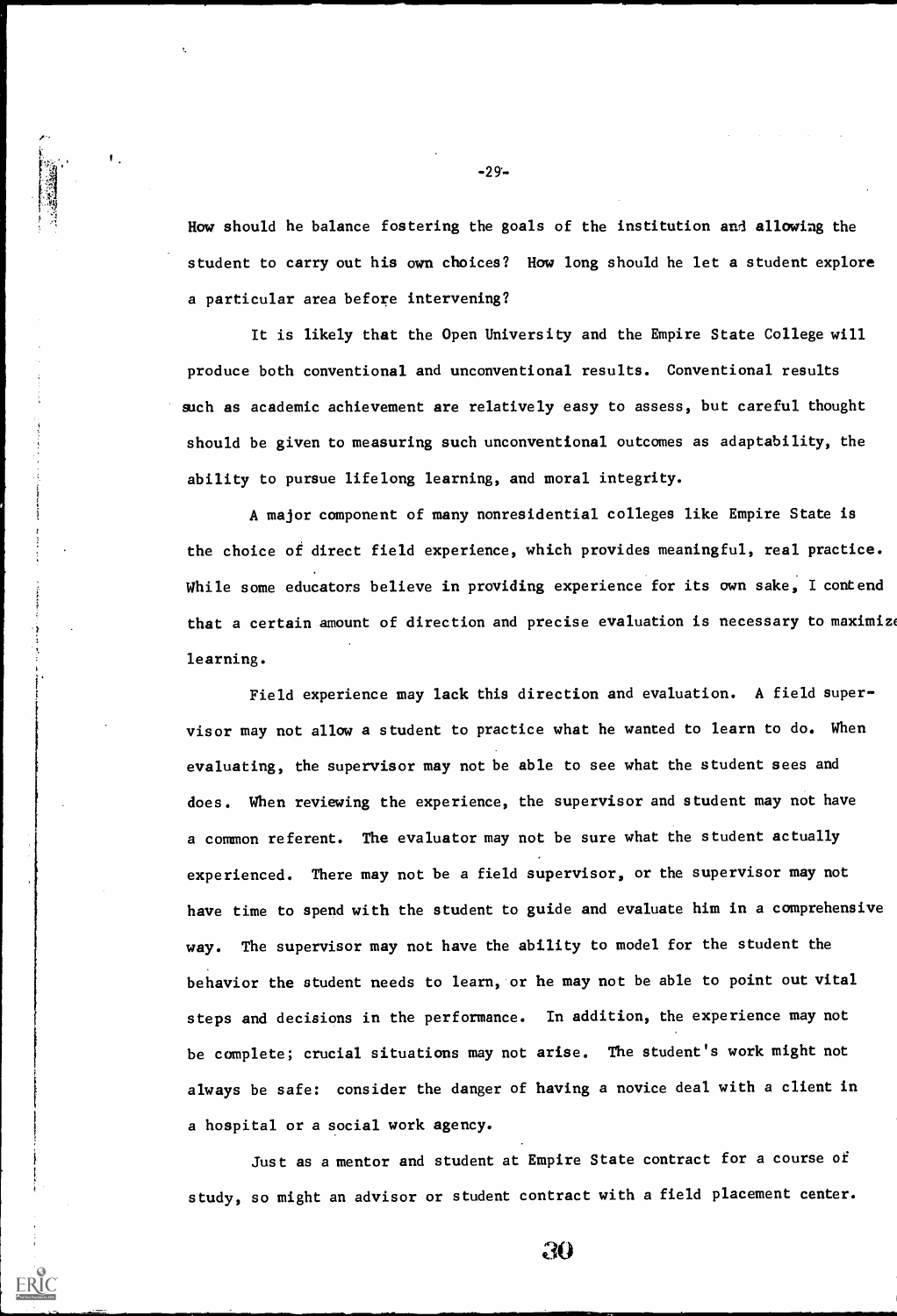-30-

A supervisor should be chosen who has time to spend with the student, who can model appropriate behaviors and communicate what he is doing and why he is doing it. Simulation should be used to provide rarely occurring or possibly unsafe experiences.

To increase the likelihood that the evaluation of a field experience will be valid, objective, and comprehensive, the student should be taught 1) how to make a checklist of criteria, 2) how to recognize both examples of violation of criteria, and examples in accord with criteria, and 3) how to work in teams.to do peer assessment. An additional possibility might be to ask a student to provide empirical evidence that he has fulfilled the criteria: an objective observer's report, a video or audio recording, a tangible result such as a computer printout, a work of art, or a student that he has tutored.

Sequencing experiences, such as theory and practice, or types of knowledge, such as principles and techniques, is a major consideration in nonresidential colleges like Empire State College. I would suggest having a short experience first, so that the student has a referent to relate the second component, the study of theory. This could be followed by an extended experience to put theory into practice. In the sequencing of techniques and principles, I would advise beginning with instruction on techniques, following with instruction on principles, and concluding by teaching how to derive techniques from principles. A nonresidential college such as Empire State College might

follow this general sequence: 1) have the student discover by means of direct

experience what he wants to learn, 2) help him learn what criteria he wishes

to reach, 3) in a theoretical course, teach him to distinguish the character-

istics of those criteria, 4) teach him to evaluate himself or do peer evaluation

in a practical experience, and 5) help him to meet the criteria by means of

direct experience.



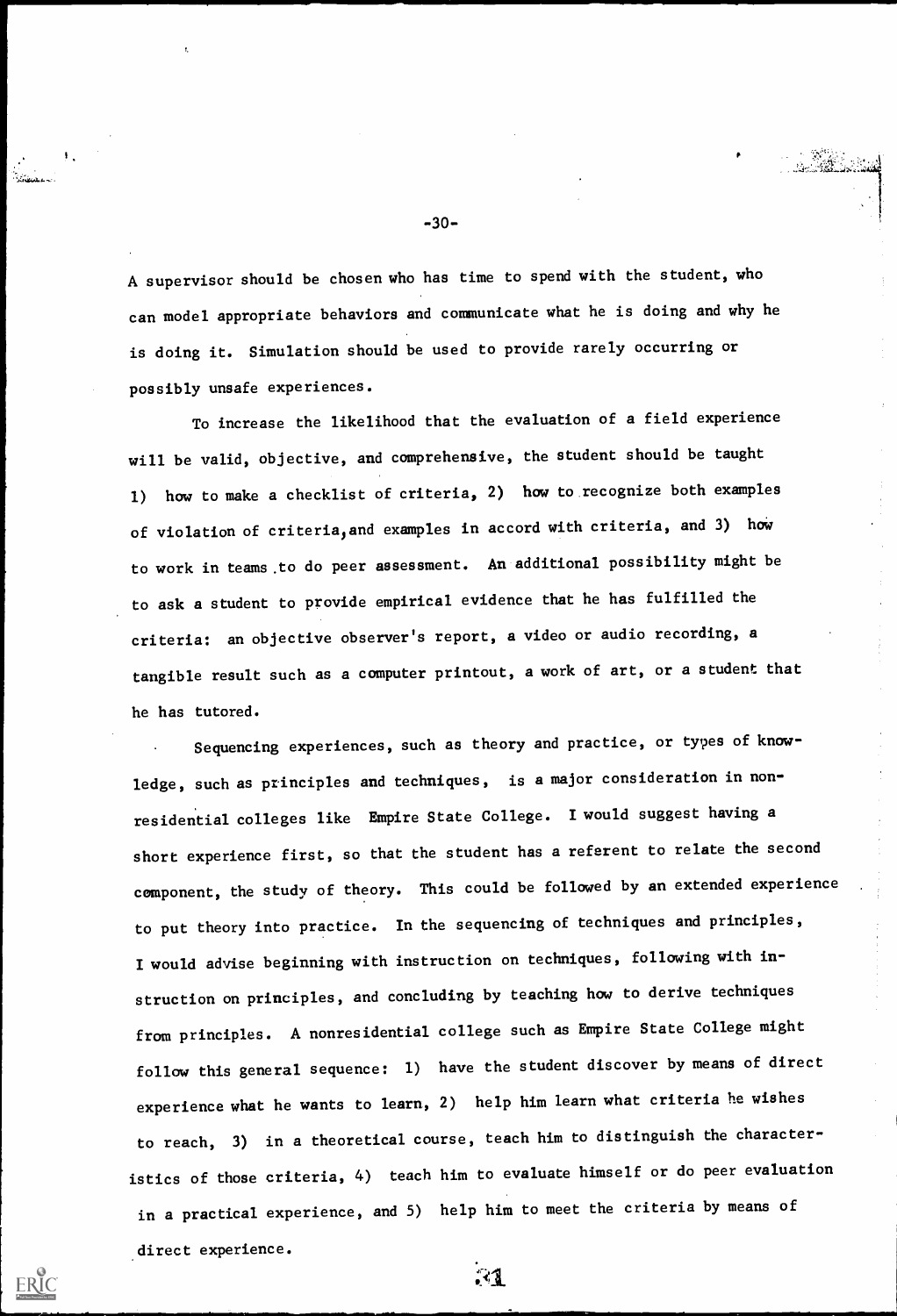Practical or theoretical experiences may conflict with each other, and there should be specific provision made for an experience linking theoretical and applied knowledge rather than presenting two separate experiences.

While one may learn how to learn through experience, a nonresidential college student might also benefit from learning concepts and principles of educational technology. These ideas would prove useful to the student for teaching himself in a systematic fashion.

#### Conclusion

Two reasons for designing a nonresidential college program are need and desire. Such a program is often created to meet a particular need -- the resources of an institution and the nature of its potential students force the choice. The institution may not have sufficient equipment, space, staff, or money to meet the needs of large numbers of students with diverse backgrounds and goals. The nature of the student's work may interfere with the typical residential program: he may not be able to come to college because he must work to support a family or because he lives in a remote area.

Does it work in a way that justifies its cost? Do people within the system  $42$ 



 $\mathbf{L}$ 

Instructional reasons may motivate the planners of a nonresidential program. For example, in such a program, a student can acquire skills that he will need in the real world; his practice in real situations may relate theoretical knowledge to an applied situation. In addition, a student is likely to be motivated by the strong connections made between his needs, his theoretical

 $-31.$ 

knowledge, and his ability to apply what he knows.

In evaluating and designing an instructional system the ultimate criteria

should be kept in mind. No matter how many characteristics are included in a

college, the questions of effectiveness, efficiency, acceptance, and ease of

implementation are still critical. One must still ask: Does the system work?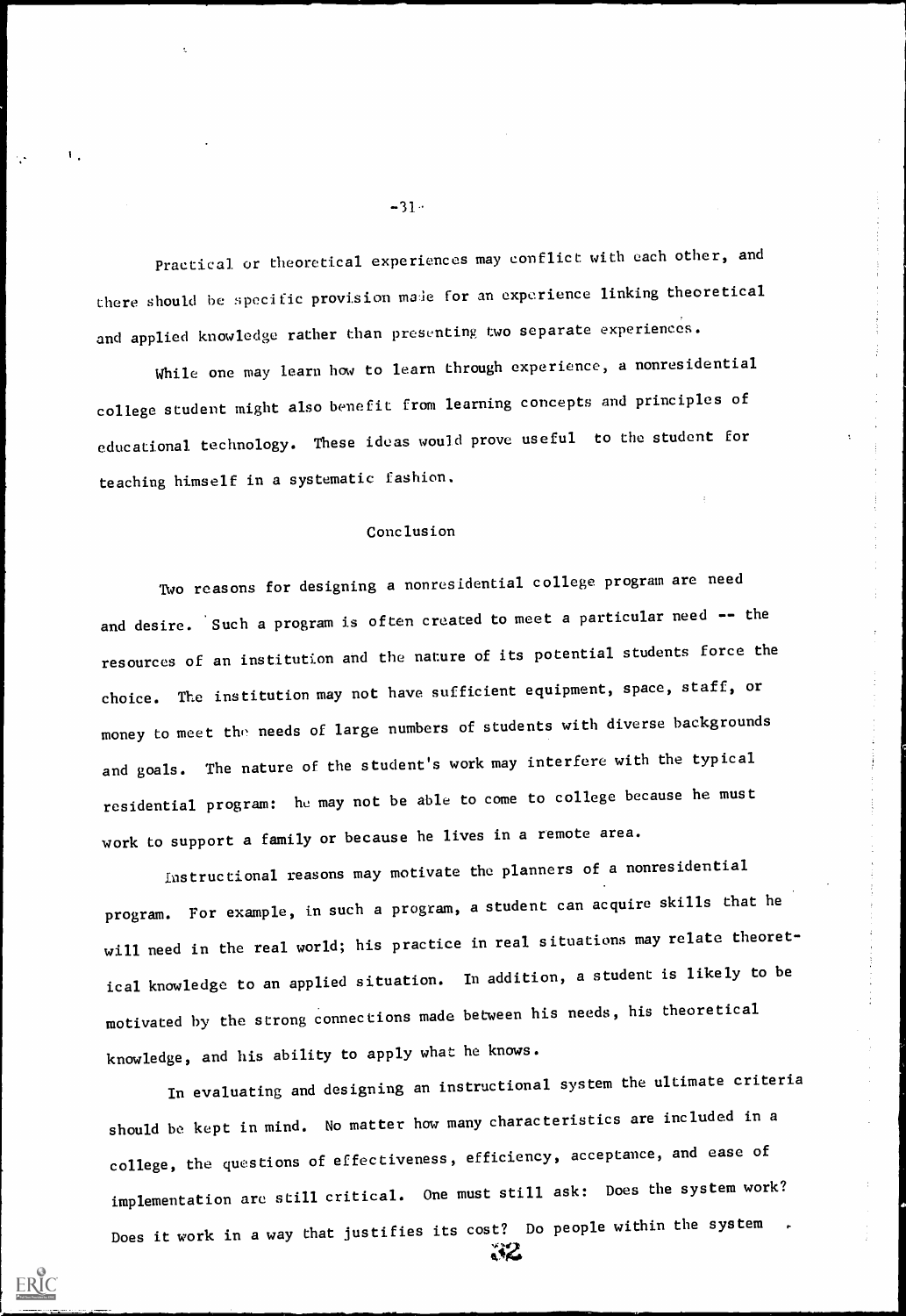believe the program is effective? Do people outside the program feel it is effective? Do others imitate it? Have the plans been easy to put into effect? Have the plans unfolded as they should have?

To be effective, a nonresidential instructional system might include features like those described in this paper. To develop and design such a college, one needs to apply system development skills: deriving and writing objectives, task description, task analysis, and system description. ln addition, a designer must be able to convert models of human learning, instruction, and communication into practial programs.

Any new endeavor has pitfalls; the designs may not be easy to implement. Nonresidential colleges will not solve all the problems that plague higher education, but their creation does represent a daring attempt: to achieve that ideal. A nonresidential system is not composed of new ideas; it does include serious application of instructional principles, judicious use of resources, and consideration for the individual learner. To the extent that nonresidential colleges possess the attributes of systematic instruction, they will be effective in teaching conventional and unusual objectives to more and varied types of students, more quickly and for less money, making the people involved feel that nonresidential study is exciting and gratifying.

Nonresidential colleges are likely to change the outlook of higher education much as Sesame Street has changed the view of early childhood education. It may take a radical approach ouch as this to achieve the educational ideal expressed by the motto of the State University of New York: Let

 $-32-$ 

each become all he is capable of being.





 $\mathcal{V}_{\infty}$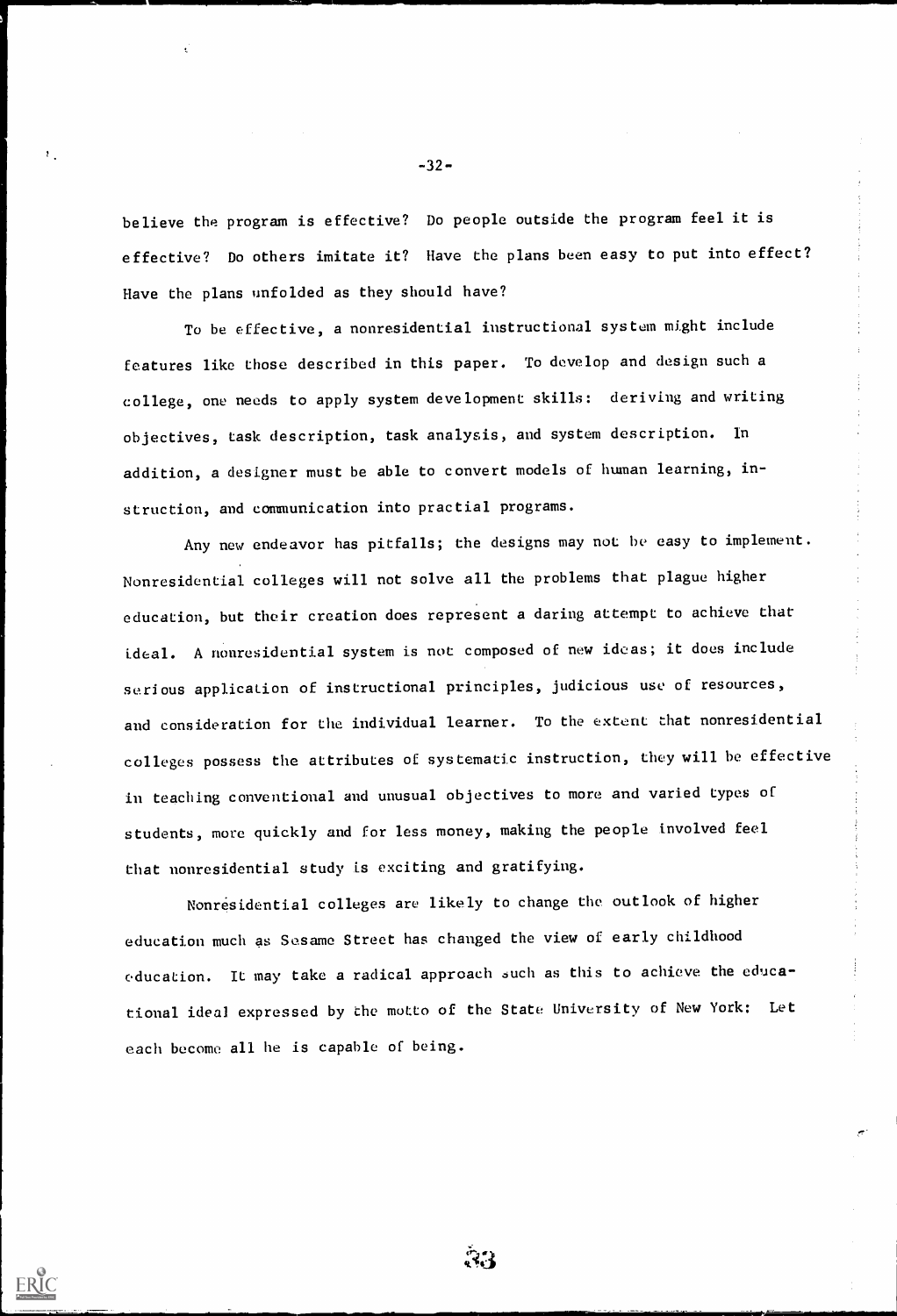Yelon - Draft  $#3$ NOT TO BE QUOTED OR DISTRIBUTED WITHOUT PERMISS ION

#### APPENDIX

 $\bullet$  0.000  $\bullet$ 

ERĬC

 $\bar{\zeta}$ 

Desirable Design Features of an Instructional System

This list of features represents a point of departure, not a final statement of the design characteristics of an effective instructional system. The list is based on the view that learning principles can be converted to instructional procedures and that the instructional procedures will lead to learning. It is not complete nor fully detailed. Not all features need be represented in a system. Each item is explained in: "Systematic Development of Instruction for Nonresidential Colleges" by Stephen L. Yelon.

- A. Is there a plan for deriving and writing the OBJECTIVES of the instructional system? Are the objectives:
	- 1. related to reality: are the objectives derived from real-world requirements and needs?
	- 2. comprehensive: are they a complete set of requirements?
	- 3. meaningful to the student: are they related to student's needs, experiences, goals?
	- 4. detailed, including conditions, behavior, and criteria?
	- 5. clearly stated: do they describe observable student behavior and are they relatively jargon-free?
- Is there a plan for EVALUATING the system? Does it include:

2. frequent formative evaluation: is there a way to test a student's progress during the course of instruction?

34

1. a method for assessing a student's knowledge and skill when he

enters the instructional system?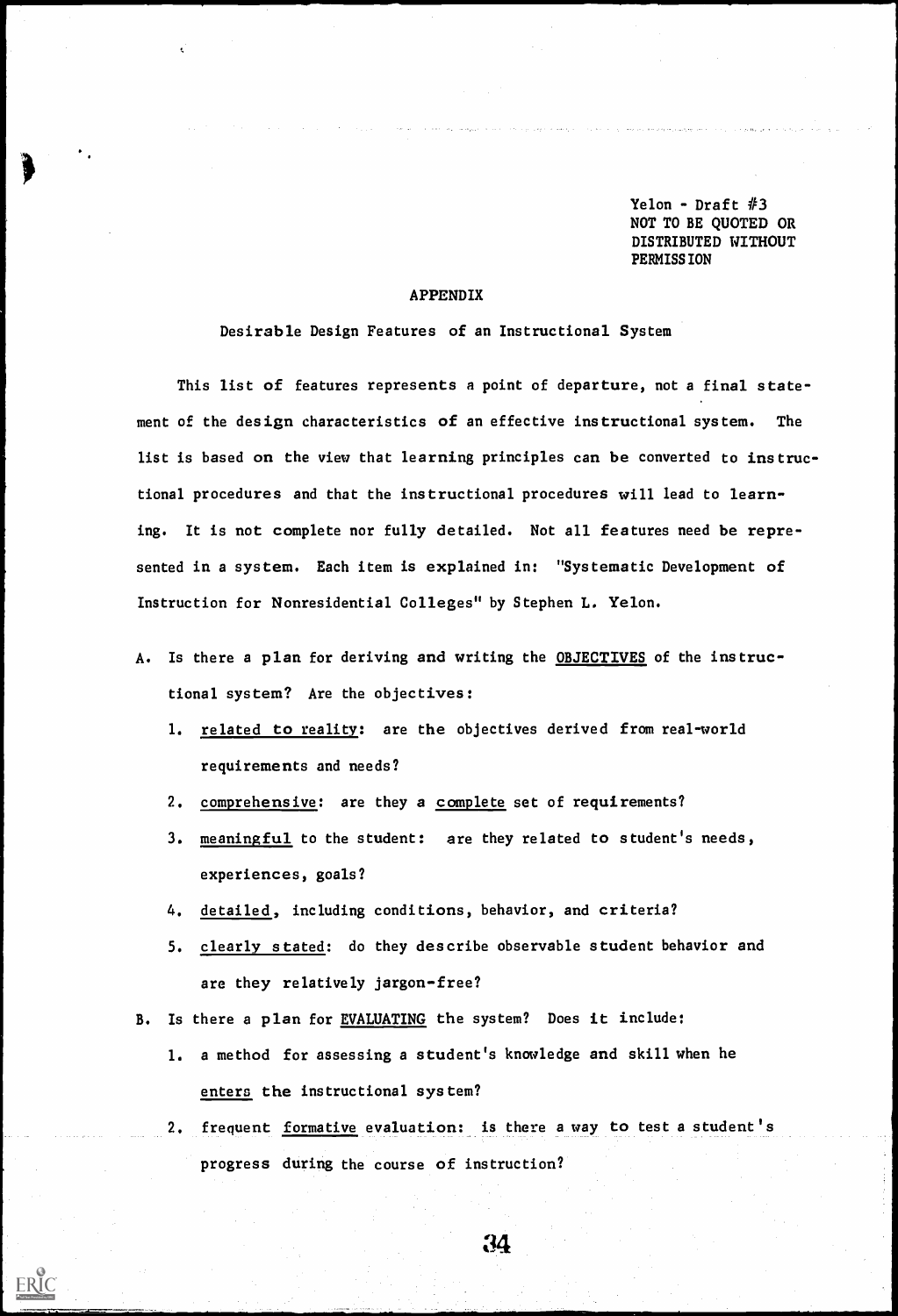-2-

 $\mathcal{L}^{\mathcal{L}}(\mathcal{A})$  and  $\mathcal{L}^{\mathcal{L}}(\mathcal{A})$ 

3. diagnosing and remedying problems discovered in student performance?

 $\mathcal{L}^{\mathcal{L}}$  and the set of the set of the set of the set of the set of the set of the set of the set of the set of the set of the set of the set of the set of the set of the set of the set of the set of the set of the

- 4. valid achievement assessment: do the final exams measure the objectives as they are stated? Is each student's competence judged in relation to the objectives rather than in relation to his peers' performance?
- 5. objective achievement assessment: are the students' performances judged by objective criteria?
- 6. comprehensive assessment: are all the objectives assessed?
- 7. a measure of the stability or retention of the student's performance?
- 8. student self-testing and student self-evaluation?
- 9. continual evaluation of the instructional system during and following implementation?
- 10. diagnosing and remedying problems discovered in the instructional system, such as errors in the instructional sequence?
- 11. tested instructional materials?

- C. Is there a plan for deriving the SUBJECT MATTER of the instructional system? Does the subject matter include:
	- 1. enough tasks and information that contribute to performance required to meet the objectives?
	- 2. factual information: agreed upon by colleagues?
	- 3. a sequence based on the structure implicit in the subject matter?
- D. Is there a plan for establishing an instructional PROGRAM which includes:

 $\mathbf{t}_i$ 

1. a system which takes into account the presence or absence of stu-

 $\sim 10^{11}$  km  $^{-1}$ 

dent prerequisites?

 $\mathbf{r}$ 

 $\mathcal{F}_{\mathcal{A}}$ 

2. different teaching techniques for different objectives?

use of media which present the signals to set the occasion for the

35

performance requirements of the objective?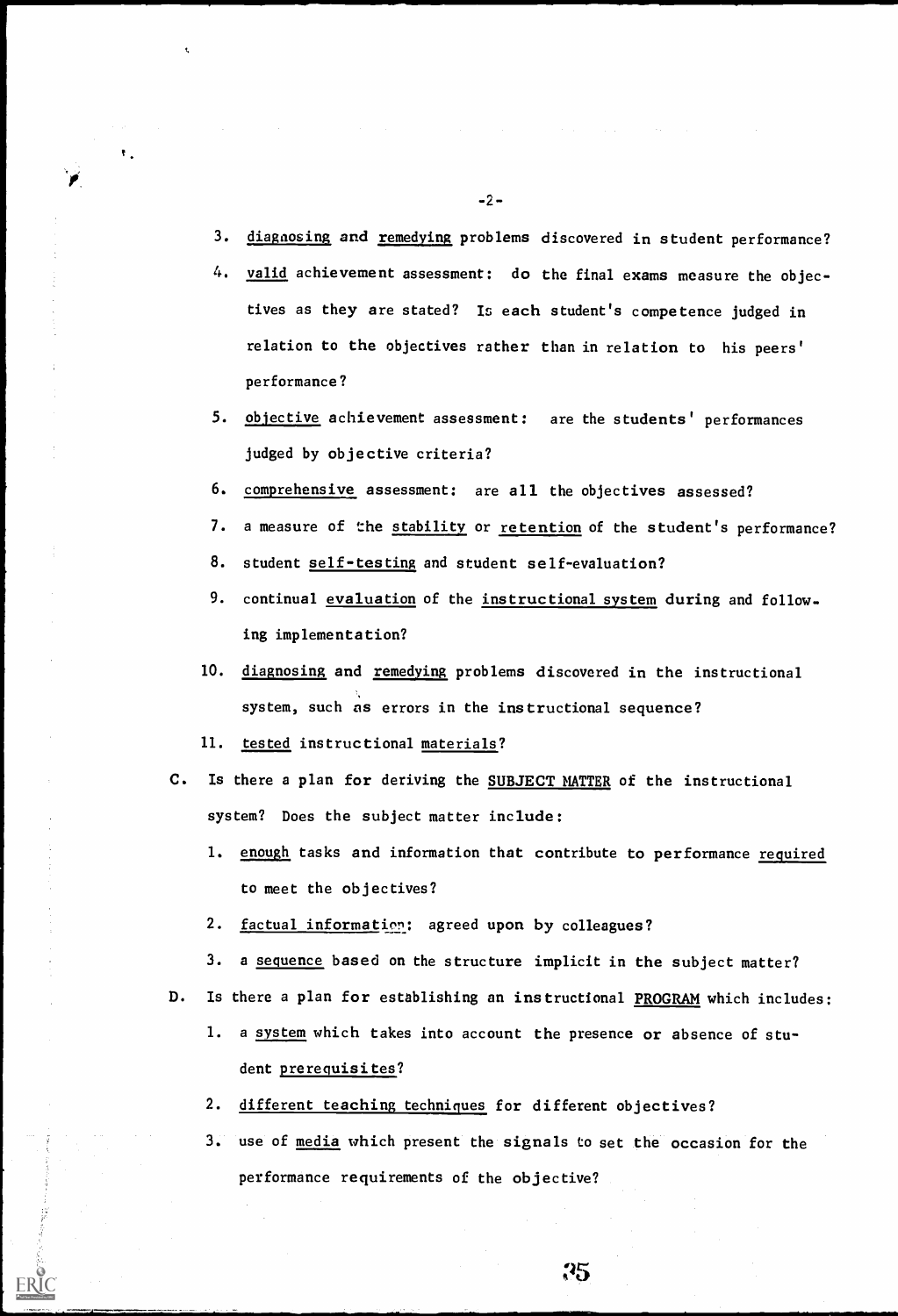-3-

- 4. challenging tasks: tasks that are neither too hard nor too easy? Does it require the student to take successively more difficult steps in a sequence of tasks beyond his present achievements?
- 5. use of varied approaches for student exercises and media presentations for a given objective?
- 6. student choices regarding objectives and instructional techniques?
- 7. student exercises which are active, frequent, geared to the objective, comprehensive, spaced, short, and of increasing difficulty?
- 8. concerned human beings interested in the student's success in learning?
- 9. an environment that is perceived to be pleasant by the student?
- 10. rewards for work well done that account for individual student's preferences and the task's natural consequences?
- 11. a system for integrating theoretical and applied courses?
- 12. a system for coordinating all related media?
- 13. a cost effective method considering the system's resources?
- E. Is there a COMMUNICATION system which provides:
	- 1. aids and notes which direct the student to organize and structure the subject matter?
	- 2. specific examples that accentuate the properties of a concept and relate to student experiences, values, and goals?
	- 3. labeled models to illustrate objects or demonstrate processes to

#### be learned?

 $\tilde{\mathcal{L}}$ 

 $\mathcal{F}_\alpha$ 

- 4. some means of communicating instructional intent to the student?
- 5. information on procedures, instruments and criteria for evaluating

student achievement?



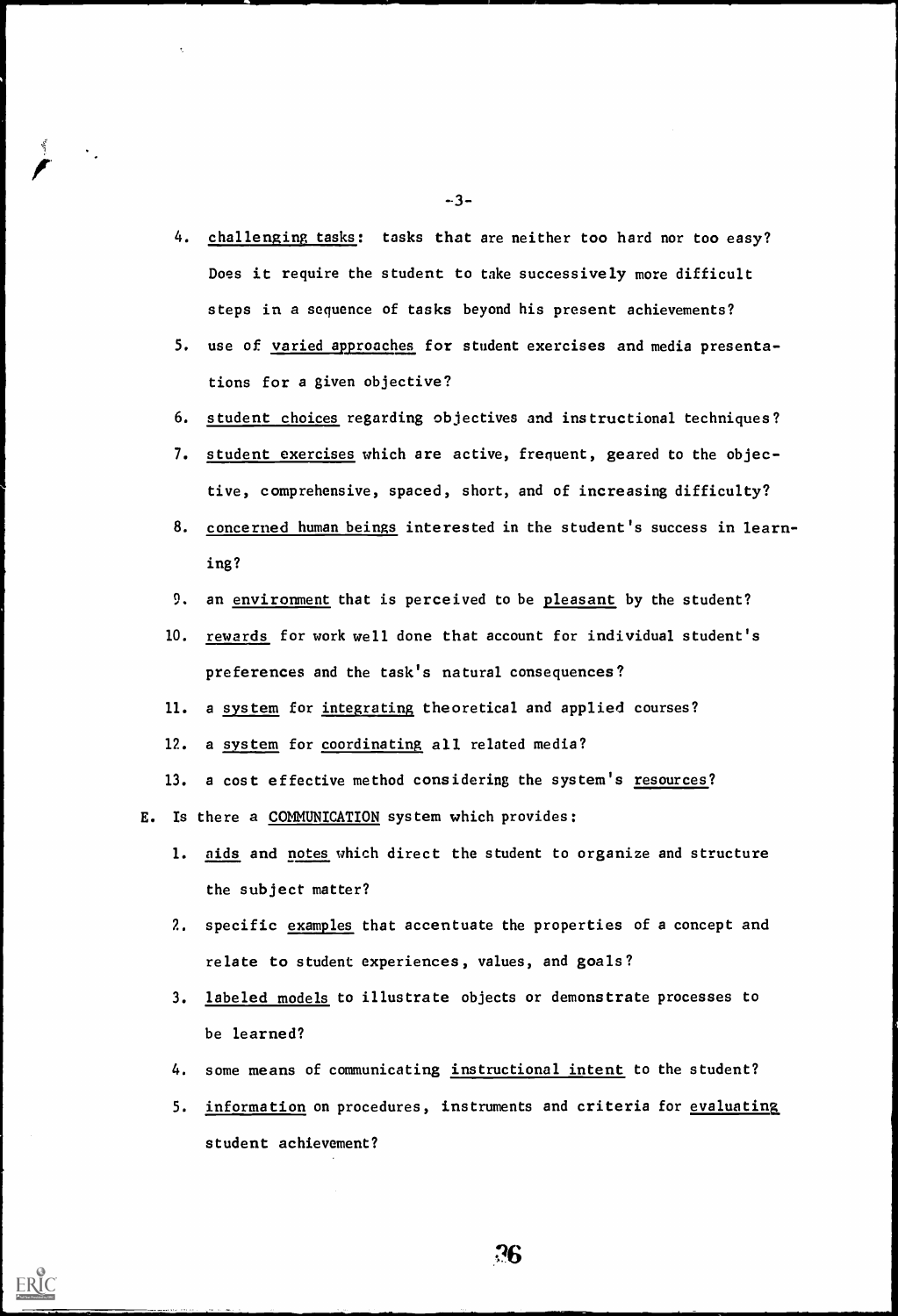- 6. a plan to inform everyone concerned about changes made on the basis of instructional system evaluation?
- 7. a schedule of activities?

 $\tilde{\zeta}$ 

 $\mathscr{S}^{\mathcal{S}}$ 

- 8. a system for record keeping and retrieval?
- 9. visible and audible media?
- 10. a setting where the student's ideas and questions are encouraged, accepted, and answered by instructors and peers?
- 11. a system to verify communication between instructor and student?
- 12. full feedback following evaluation: what was done right; what was done wrong; what is to be done?
- 13. temporary prompting of the student's performance when necessary?

 $-\frac{1}{2}$ 



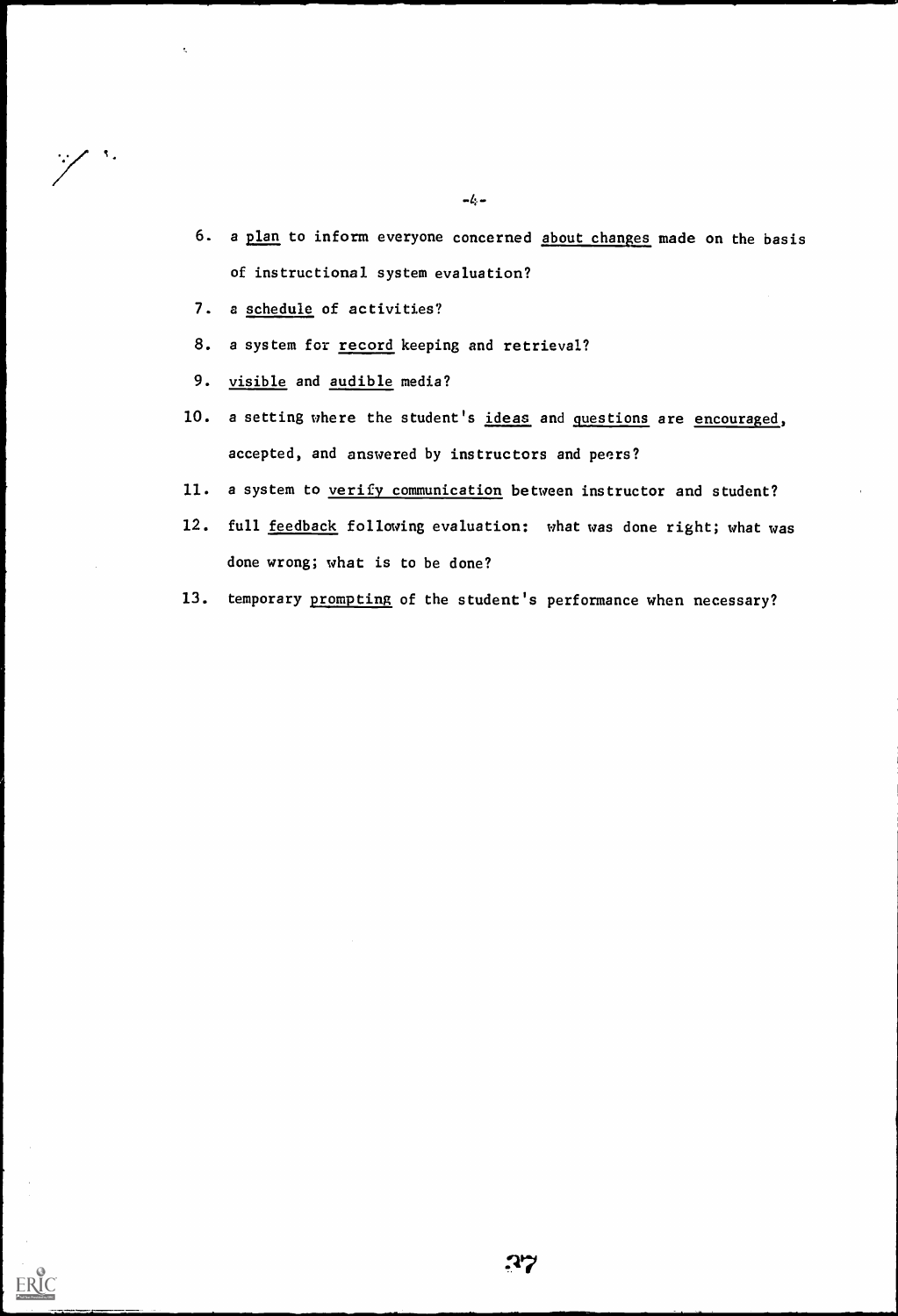$Bibliography of$  Documents of Nonresidential Colleges

Anonymous, The Empire State College, The Nonresident in1 College of the State l'niversity of New York Bulletin 1971-72. Saratoga Springs, 1971.

- Anonymous, "Experimental Colleges," Esquire, (September, 1970), pps. 111 ft.
- Anonymous, Learning and Degrees at Empire State. Informal intrauniversity document, 1972.
- Anonymous, The Open Cniversity Prospectus 1972. London: Morrison & Gibbs, 1972.
- Anonymous, University without Walls. A proposal for an experimental degree program in undergraduate education, Antioch College - Yellow Springs, Ohio: April, 1970.
- Boyer, E. L., & Keller, G. C., The big move to non-campus colleges. Saturday Review (July 17, 1971), pp.  $46-49$ .
- Chickering, Arthur, Summary of Major Outcomes of an Inaugural Workshop. Informal document at Empire State College, October, 1971.
- Harrison, Roger, The Instructional System. A paper prepared for a symposium on the British Open University, 1971.
- Hawkridge, David, A Summary of the Instructional System used by the Open University in Great Britain in 1971. Paper prepared for the Ontario Round Table Meeting on "Educational Communication and the New Technologies." Muskoka, Ontario: October, 1971.
- Hawkridge, Day id, Applications of Educational Technology at the. Open University. Paper prepared for the annual conference of the British Psychological Society, Education Section at York : September, 1971.
- Pifer, A., Is it time for an external degree? College Board Review, Vol. No. 78 (Winter, 1970-71) , pp. 5-10.
- Rountree, Derek, Course Production. A paper prepared for a symposium on the British Open University, 1971.

Walsh, J., The Open University: Breakthrough for Britain. Science, Vol. No. 174, (November 12, 1971), pp. 675-678.

#### Tapes

 $\mathcal{L}_\mathrm{c}$ 

 $\mathcal{F}_{\bullet}$ 

 $\ddot{\phantom{a}}$ 

Anonymous, The British Open University. Magnetic Video Corporation, Farmington, Michigan. Part 1 and 2.

 $\ddot{\bm{\delta}}$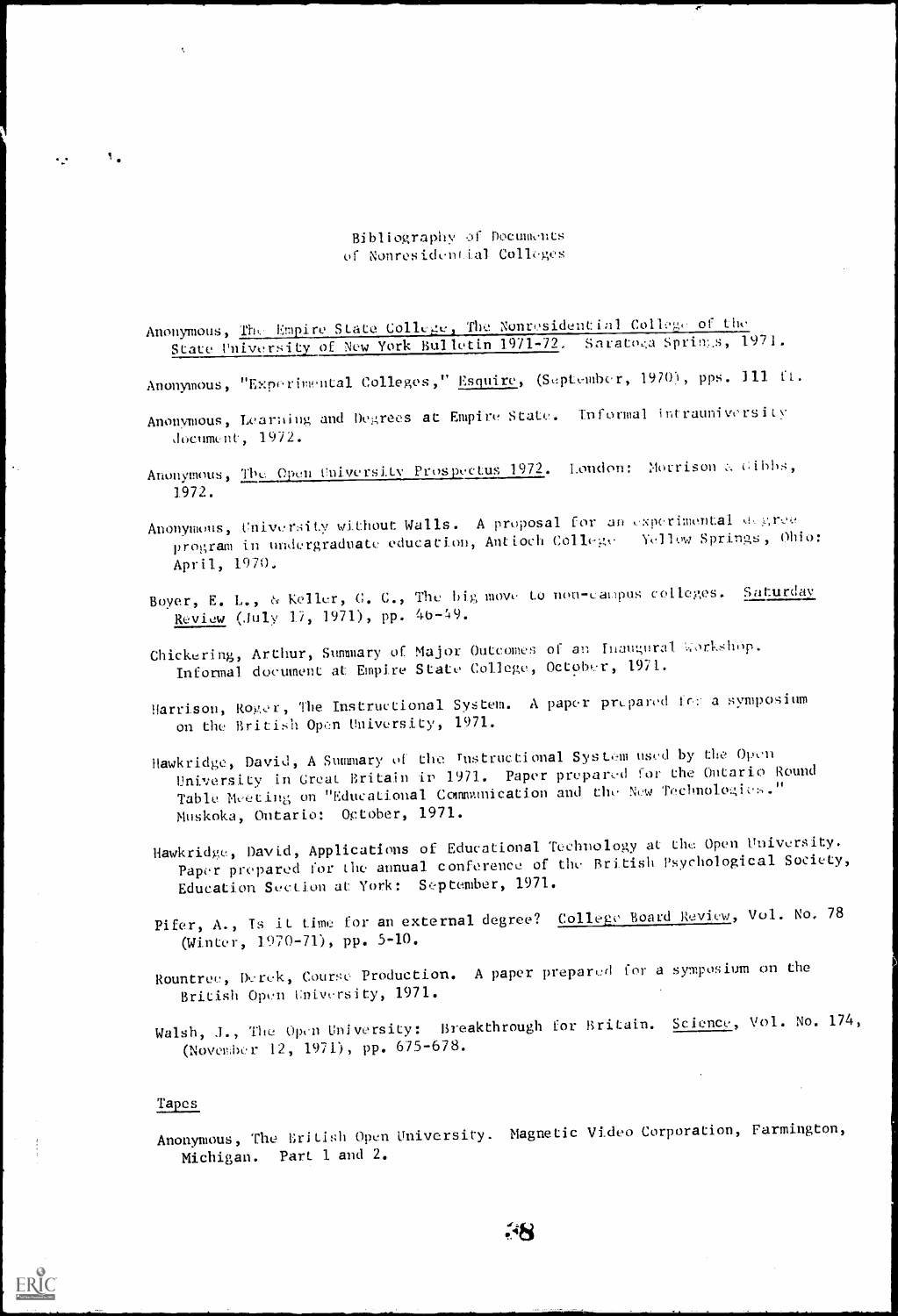Selected Bibliography for Desirable Design Features

 $\tilde{\mathcal{L}}_k$ 

 $\mathbf{1}_{\bullet}$ 

- Alkin, Marvin, Evaluating the Cost Effectiveness of Instructional Programs. From the Proceeding of the Symposium on Problems in the Evoluation of instruction. University of California, Los Angeles, California, December 1967.
- Anderson, Richard C. and others (Eds.), Current Research on Instruction. Prentice Hall, Englewood Cliffs, New Jersey, 1969.
- . Banathy, Bela, instructional Systems. Fearon, Palo Alto, Cali fornia, 1968. . \_ . \_ \_ \_ \_ \_
- Berelson, Bernard and Steiner, Gary, Human Behavior, An Inventory of Scientific Findings. Harcourt, Brace & World, New York, 1964.
- Block, James (Ed.), Mastery Learning Theory and Practice. Holt, Rinehart & Winston, New York, 1971.
- Bloom, Benjamin, Hastings, J. Thomas and Madaus, George, Handbook on Formative and Summative Evaluation of Student Learning. McGraw Hill, New York, 1971-
- Davies, Ivor, The Management of Learning. McGraw Hill, London, 1971.
- DeCecco, John, The Psychology of Learning and Instruction: Educational Psychology. Prentice Hall, Englewood Cliffs, New Jersey, 1968.
- DeCecco, John (Ed.), Educational Technology Readings in Programmed Instruction. Holt, Rinehart & Winston, 1964.
- Gagn6, Robert, The Conditions of Learning. Holt, Rinehart & Winston, New York, 1970.
- Gagné, Robert (Ed.), Psychological Principles in System Development. Holt, Rinehart & Winston, New York, 1962.
- Gagné, Robert and Gephart (Eds.), Learning Research and School Subjects. Peacock, Itasca, Illinois, 1968.
- Gagn6, Robert and Rohwer, William, instructional Psychology in Annual Review of Psychology, Annual Reviews, Palo Alto, California, 1969:
- Geis, George (Ed.), Special Issue of N.S.P.I. Journal on Instructional Options. Vol. X No. 9, November, 1971.
- Gleason, Gerald, The Theory and Nature of Independent Learning. International Textbook, Scranton, Pennsylvania, 1967.

Mager, Robert, Preparing Instructional Objectives. Fearon, Belmont, California, 1962.

McKeachie, Wilbert, Teaching Tips - A Guidebook for the Beginning College Teacher. D. C. Heath, Lexington, Massachusetts, 1969.

Perkins, Carl (Chm), To Improve Learning. U.S. Government Printing Office, Washington, 1970.

Smith, Robert G., Controlling the Quality of Training. Human Resources Research Office, George Washington University, 1965.

Rogers, Carl, Freedom to Learn. Charles E. Merrill, Columbus, Ohio, 1969.

:49

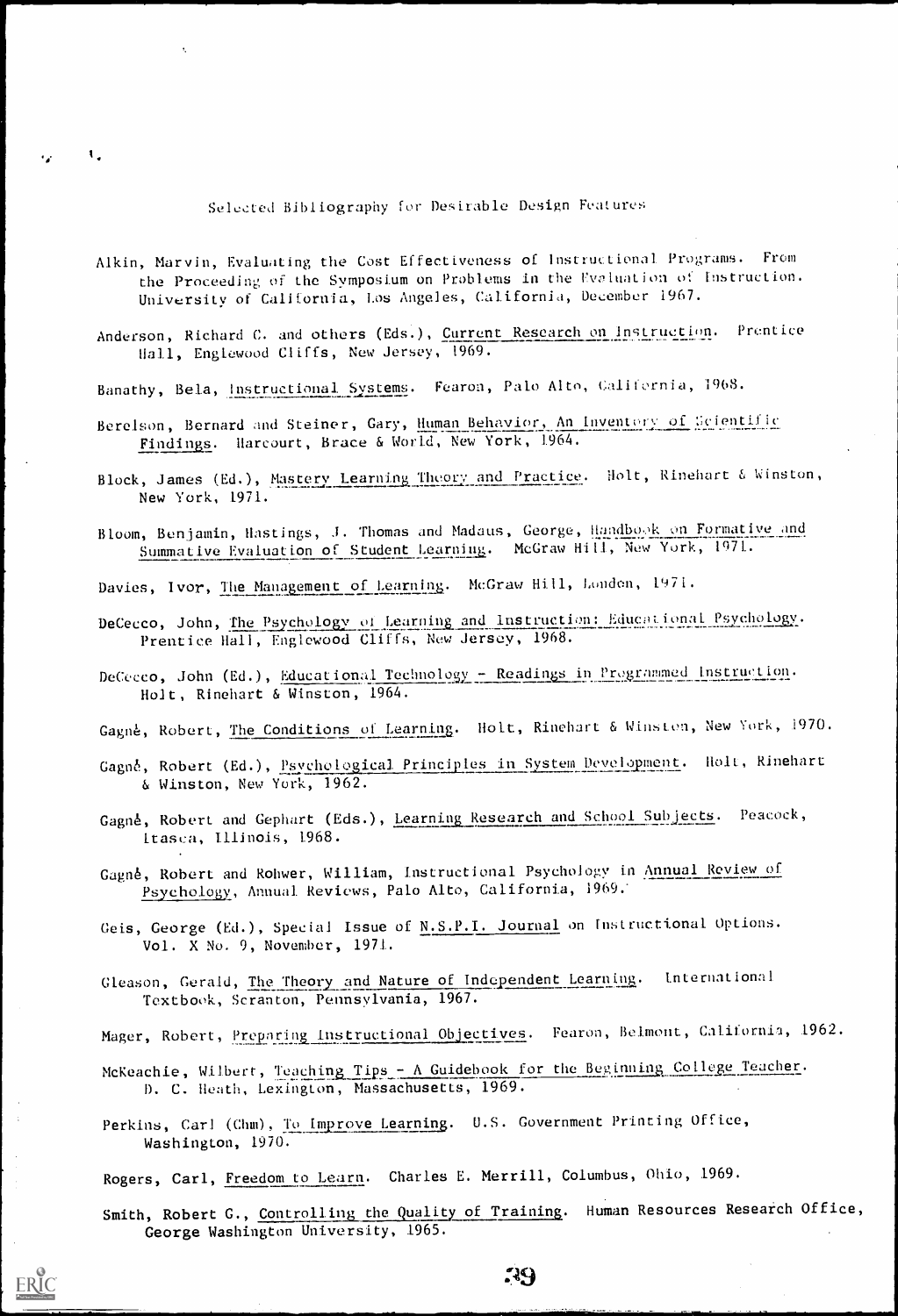Smith, Robert G., <u>The Design of Instructional Systems</u>. Human Resources Research Office, George Washington University, 1966.

Yelon, Stephen and Scott, Roger, A Strategy for Writing Objectives. Kendall/Hunt, Dubuque, Iowa, 1970.

 $-2-$ 

 $\ddot{\phantom{a}}$ 

 $\mathfrak{c}_*$ 

 $\mathcal{L}$ 

ILO